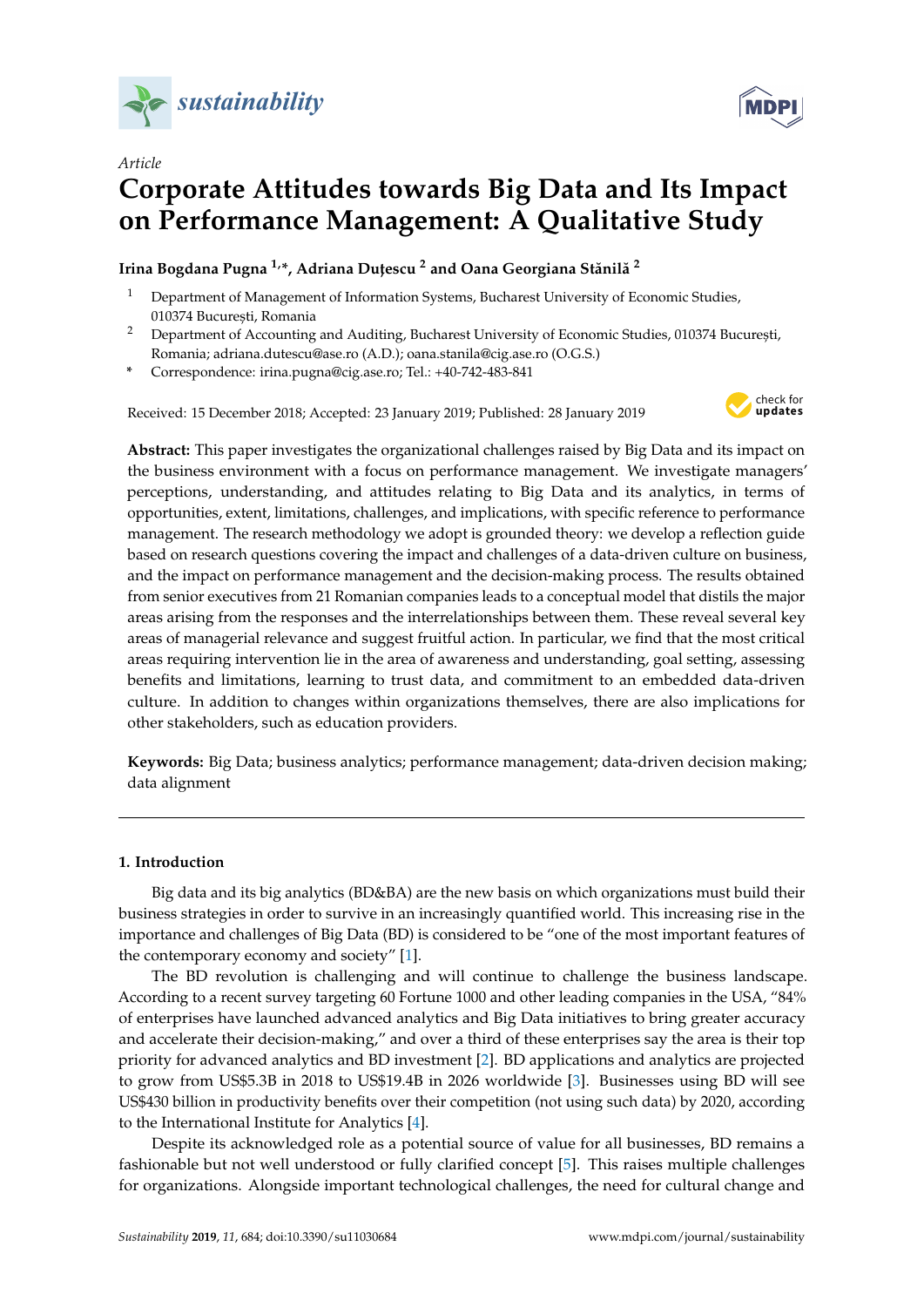leadership commitment is a critical component for success. As one analytics professional has argued, "a lot of what we do early on in the process has almost nothing to do with technology, nothing to do with technology and data, and has everything to do with organizational change and adoption" [\[6\]](#page-24-2). Even though survey results show a constantly improving situation, this challenge remains a significant one, so significant that some even consider that the required changes in analytical orientations, strategies, and skills may require a generational change in company leadership [\[1\]](#page-23-0).

Understanding these challenges is the focus of this paper. The majority of the studies that have investigated the organizational impact of BD have been carried out for U.S. companies. Although these analyses provide interesting and useful information regarding the general dynamics of these transformations, their potential utility in other geographical contexts is limited. In this paper, we explore these issues as they are perceived and addressed by Romanian executives, and we focus on the area of performance management (PM).

Our focus on PM has two main motivations. First, PM is a well-known domain for executives. We therefore position them in a "familiar" context, which is easier for them and more useful for our research objectives. As executives play the pivotal role in implementing a data-driven organizational culture, is important that they are fully committed. Second, the *consistency* between BD and PM is a topic that is currently under investigated. However, the potential benefits of such consistency have been identified by other studies. According to the NewVantage Partners Big Data Executive Survey 2018: "an area of interest will be the shift from the use and deployment of data for traditional reporting applications to near-real time dashboards and real-time interactive operations" [\[2\]](#page-23-1). We believe that this domain can significantly benefit from BD-based insights. Moreover, PM systems using business intelligence (BI) technologies have been successfully used as a means for executives to engage comfortably with analytics and data-driven approaches. This could be a disadvantage: according to some data science practitioners, "the unlearning challenge" is one of the most important in implementing a data-driven organizational culture [\[6\]](#page-24-2). However, we consider it a solid base to build on.

This paper is a continuation of our previous research, which focused on the impact of information technologies on the approaches organizations take to business performance management [\[7](#page-24-3)[–9\]](#page-24-4). More specifically, this paper investigates executives' perceptions relating to these changes in terms of opportunities, extent, limitations, challenges, and implications, as well as on the way that business performance is measured and managed. Further detailed discussion and overview of the concepts and practices of the data-driven organizational model as they have been addressed in the literature is the subject of Section [2.](#page-2-0)

Our specific research questions and their associated themes and sub-themes are set out in Section [3.](#page-5-0) We investigate them using the qualitative research methodology of grounded theory. The data we collected are free-text responses from executives to a series of questions in a reflection guide, each question being linked directly to the research questions. Full details of our research methodology are covered in Section [4.](#page-6-0)

Our choice of methodology is driven by the recognition that established convictions and beliefs still tend to stifle technical progress: the mindset of managers and decision-makers has a crucial impact on what can be achieved. The success or failure of any organizational change imposed by these new information technologies depends, above all, on people's attitudes towards it. It also depends on their knowledge and crucially on their *self-assessment* of that knowledge, distinctions that would not be revealed if we had adopted, say, a traditional Likert-based questionnaire.

Our results are presented in Section [5.](#page-7-0) We develop a conceptual model based on an analysis of the raw data obtained. This model isolates the main categories that emerge from the data, together with a number of related and overlapping concepts.

The paper ends with our conclusions, comments on the limitations of the current study and directions for further investigation (Section [6\)](#page-20-0). There are, in particular, managerial implications relating to the awareness and understanding of BD and its impact on businesses, and to the alignment between data and the decision maker. We also identify broader implications concerning ethical and social issues that must be addressed.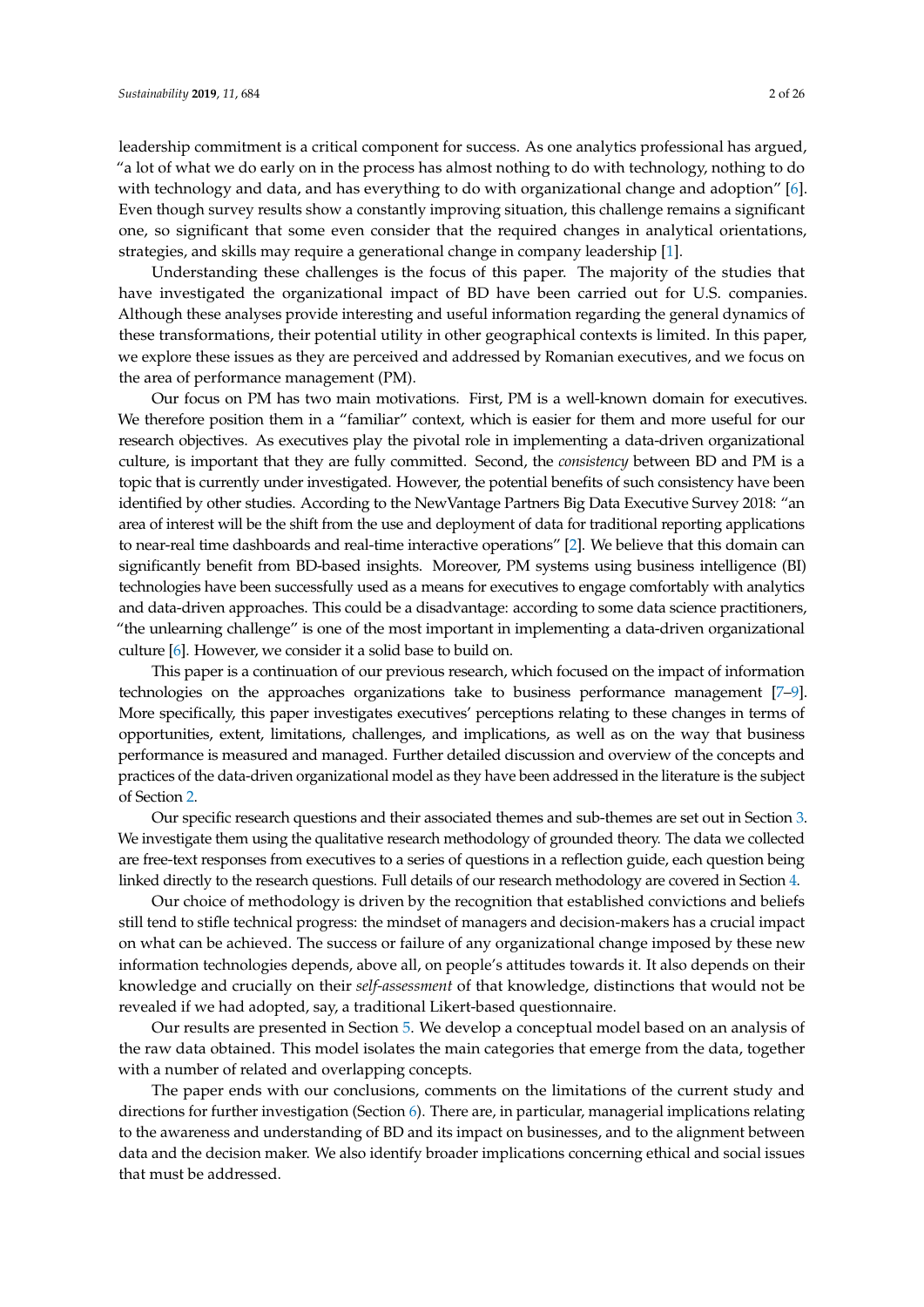#### <span id="page-2-0"></span>**2. Literature Review**

We structure our review of the literature into four subsections. In the first three we provide a survey of the relevant background and the context of our investigation in this paper. This covers, in turn, the areas of PM, BD&BA, and then what has been explored when these are considered together. Our final subsection covers work that is related most directly to our investigation into management perceptions and attitudes towards BD&BA in the area of PM.

#### *2.1. Performance Management*

PM is defined as a set of measurement tools and dashboards designed to assess management decisions and to quantify the effectiveness and efficiency of actions taken [\[5\]](#page-24-1) through acquisition, collation, sorting, analysis, interpretations, and dissemination of appropriate data [\[10\]](#page-24-5). Since 1980, many authors consider that PM has become more and more complex due to increases in competitiveness [\[2\]](#page-23-1). More structured and unstructured data are becoming available and a variety of inputs are becoming increasingly important for business sustainability. Business performance management represents a set of PM and analytic processes, including business processes, methodologies, metrics, and technologies used to measure, monitor, and manage business performance [\[11\]](#page-24-6).

Business performance information systems have been used to support decision-making at the strategic level, by balancing various indicators—quantitative and qualitative, lagging and leading—against targeted objectives and industry benchmarks and using different measurement systems (such as balanced scorecards). PM systems generate additional management tools relating to a platform for automated data exchange, monitoring, and analysis. From the 1990s, BI has contributed to the refinement of these systems. Some authors consider that the following characteristics are relevant for effective BI-enabled PM: (a) an integrated, multiple-source, performance system; (b) simultaneous tracking of different business angles and dynamics; (c) enabling a multidimensional analysis of causes and effects; (d) providing relevant, 360 degree, business performance information for cross-functional use; and (e) enhancing the sophistication of the PM system and the consequential impact on business decisions [\[12\]](#page-24-7).

# *2.2. Big Data and Big Analytics*

The BD era comes with new challenges and opportunities for the business environment, alongside threats and disadvantages. The expectation is that existing PM frameworks need to be reconsidered so that new insights from BD become available. It is not simply a matter of quantity; BD also includes differentiating characteristics such as: "the emergence of the collection and storage of unstructured data primarily from unconventional sources—social media, blogs, sensors, mobile devices, online chats, etc." [\[13\]](#page-24-8) (p. 51), and the velocity with which the data is produced. Schonberger and Cukier (2013) define the process of "datafication" relating to the new BD world: "To datafy a phenomenon is to put it in quantified format so it can be tabulated and analysed" [\[14\]](#page-24-9) (p. 78). BD implies more than a quantitative change; it also implies a qualitative change.

Powerful data-driven processes associated with BD that provide insight (analytics), conventionally termed "big analytics" (BA), are developing rapidly. Through these new analytics, "Big Data is transformed into information that provides value by enhancing decision-making capabilities through knowledge generation" [\[15\]](#page-24-10) (p. 46).

BA, by providing a more meaningful inside view of organizations, are allowing better levels of business performance. "Analytics should be pervasive within an organization. . . . It should be used on an ongoing basis to monitor the performance of the organization and to indicate potential problems" [\[16\]](#page-24-11) (p.31). This increasing need for more sophisticated information and more effective and quicker decisions force companies to adopt decision-making models based more on business analytics. The "data-driven decision-making approach—DDD" [\[17\]](#page-24-12) is becoming the new reference paradigm in decision management and most of the organizations are struggling to become data-driven.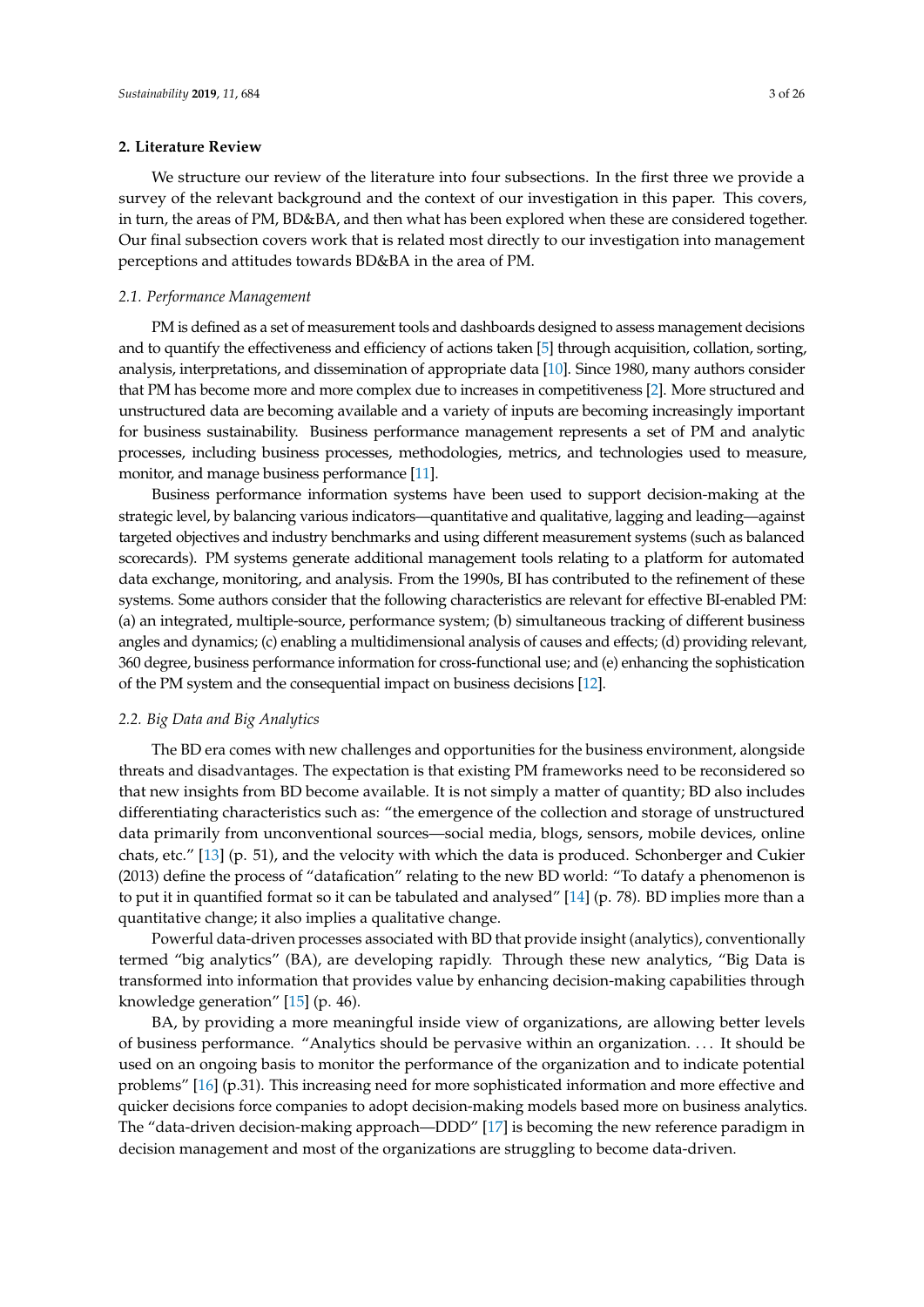The benefits of integrating BD&BA within current organizational models are largely recognized. Chen et al. explore the multidimensional, cross-industry application of BD&BA, leveraging the opportunities arising from the abundant data and their analytics in various areas of interest [\[18\]](#page-24-13). One important benefit of using BD&BA is that it creates a competitive advantage for businesses, that would "generate significant financial value across sectors" [\[19\]](#page-24-14).

Another study conducted in the U.S. tested the hypothesis that data-driven companies are performing better than others. The final conclusion of the study was that: "Data-driven decisions tend to be better decisions. Leaders will either embrace this fact or be replaced by others who do" [\[20\]](#page-24-15).

A study undertaken in 2016 by Klynveld Peat Marwick Goerdeler (KPMG) analyzed the views of 400 U.S. CEOs uncovered the ways that companies are harnessing BD&BA for their business: improving financial reporting, developing new products, finding new customers, and managing risk [\[21\]](#page-24-16).

Organizations increasingly recognize the need to create new strategies and digital business models, under the threat from both data-driven, highly agile competitors and digital start-ups. According to the Big Data Executive Survey undertaken by NewVantage Partners in 2018, 79.4% of respondents (in contrast with 46.6% in 2017) acknowledge a threat of disruption and displacement, and the need to adopt new analytically driven behaviors and tactics in their attempt to compete against their agile, data-driven competitors [\[2\]](#page-23-1).

# *2.3. Data-Driven Performance Management*

In the area of PM, BD provides a range of advantages. These include: decision support, predicative sales forecasting, customer comprehension, and insight into customer-facing operations [\[20\]](#page-24-15). Other benefits of integrating BD into PM, include: improving marketing and sales by better understanding the customers, improving budgets and generating more effective decisions, lowering costs, and increasing the contribution of enterprise resource planning (ERP) systems within companies [\[22\]](#page-24-17).

A white paper [\[23\]](#page-24-18) considered ways in which BD can align objectives through key performance indicator (KPI) dashboards. This work is intended to motivate the company's own KPI dashboard software solutions, but nevertheless offers useful case studies that illustrate how dashboards can be used to effectively summarize analytics arising from BD in various areas of performance. These include examples such as handling product complaints, customer care (using speech analytics), up-and cross selling (using agent technologies), and monitoring adherence to policy by employees.

The Association of Chartered Certified Accountants (ACCA) has undertaken a useful set of case studies that connect BD with PM [\[24\]](#page-24-19). The focus was to explore the applications in retail (Walmart, Tesco), and technology (Beredynamic) concerning issues such as improved marketing, better forecasting, automation of business processes, and performance measurement. In all cases, there are demonstrable improvements in brand awareness, cost reduction, and revenue growth.

Another study dismisses the preconception that the application of BD would mainly favor retailers, multinational companies or big banks; large amounts of structured and unstructured data are provided throughout social media by all companies, regardless of their size. This is widening the perspective of PM in the BD era, by creating a matrix capable of measuring the multidimensional competitive business environment [\[19\]](#page-24-14).

The NewVantage Partners' Big Data Executive Survey 2018 identified the movement in the direction of real-time reporting and applications as being one of the major technology developments that will shape the direction of data management and data innovation in the coming years. A significant part of the executives interviewed (47.8%) replied that "data was being used for near real-time, intra-day dashboards and operational reporting, or for real-time, interactive, or streaming customer-facing or mission-critical applications" [\[2\]](#page-23-1).

#### *2.4. Executives' Attitudes and Perceptions*

Current research concerning the implications of BD&BA in PM is still in its infancy, and relevant literature and research is currently rather limited. However, the business literature highlights the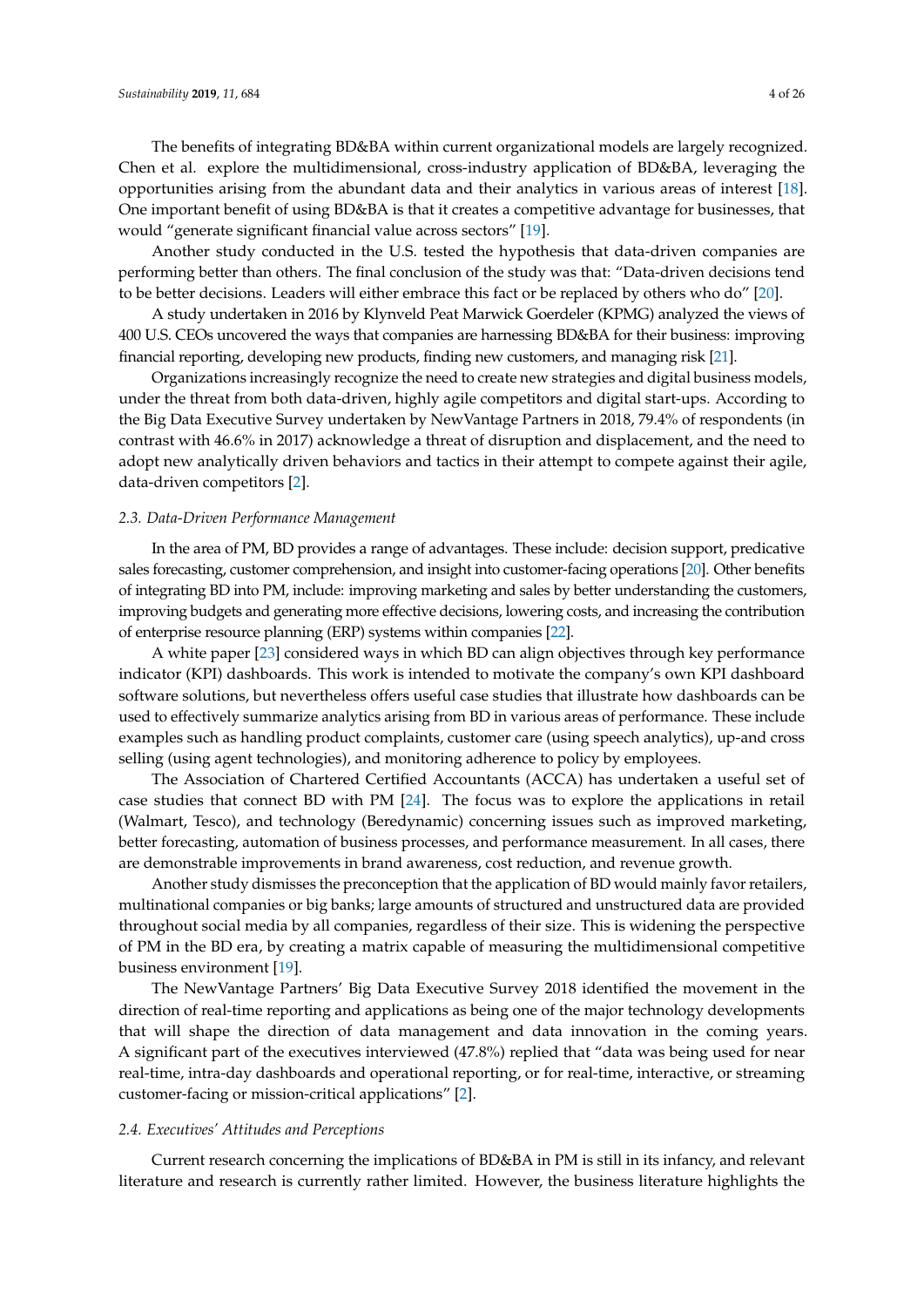pivotal role of change management for BA. A positive correlation between decision-makers' capacity to understand the business context and their ability to change has been shown [\[25\]](#page-24-20).

McAfee and Brynjolfsson identify the main management challenges that relate to the transition to a data-driven organizational model: leadership, talent management, technology, decision making, and company culture [\[20\]](#page-24-15). Only one of these challenges is related to the technological aspects, all others relate to human and organizational issues. Zurbino et al. claim that a Big Data-oriented change management program should be consistent with the ADKAR (awareness, desire, knowledge and ability, reinforcement) framework for change management and details each dimension of it for people involved in a BD-enabled CRM (customer relationship management) [\[10\]](#page-24-5). According to Tamba becoming a data-driven organization "often requires organization-wide changes to complement data-driven technologies" [\[5\]](#page-24-1).

Increasingly, executives realize that the greatest barriers to creating data-driven organizations and building data culture within their firms are not coming from the technology, but from issues relating to people and change. Almost half (48.5%) of the U.S. executives surveyed in 2018 identify people challenges as the greatest barrier to becoming data-driven, while only 19,1% of them cite technology as the issue. "People challenges loom greatest as firms strive to create data culture" is listed as one of the key findings of this study [\[2\]](#page-23-1).

Despite the growing interest in BD&BA and their potential value for businesses, there are no best practices to organize an analytics operating model. Recent McKinsey research has found little correlation between how analytics is organized and how successful it is. The consistency of the operating model with the business model is more important, so that "it can take advantage of the successful elements of the existing culture and practices while still promoting the cross-functional practices that any analytics effort needs to succeed" [\[11\]](#page-24-6).

From the management perspective, the main issue lies in understanding the potential value of the insight that is provided by BD&BA and convincing the organization to change the way it does business. According to Schmarzo, two of the main challenges to making analytics work are the *inspiration challenge* and the *unlearning challenge*, both addressing the executives' role in this process. An executive cannot mandate change, they need to "inspire people so that they learn and feel like they internalize it" [\[26\]](#page-25-0). Moreover, senior executives must struggle to unlearn routine assumptions (concerning, ERP projects, data warehousing, building dashboards, etc.) and to step out of their comfort zone in order to take advantage of the new BD&BA world they need to face.

Both the scientific and business literatures largely recognize that the shift to a data-driven organizational culture falls primarily on managers and executives. Furthermore, most organizations still lack strong leadership regarding topics relating to data and analytics, and even if the situation is constantly improving, there are still not enough leaders committed to manage their businesses and compete on this basis. According to the one of the latest survey of executives on this topic, though 98.6% of executives consider that their firms are in the process of creating this new type of corporate culture, only 32.4% were reporting success on this front [\[2\]](#page-23-1).

The literature also highlights the need for new management skills in order to design and implement new strategies and analytical business models. A McKinsey Global Institute study estimates that there will be a shortage of 1.5 million managers and analysts with the skills to make decisions based on the results on analytics [\[27\]](#page-25-1). Furthermore, according to Davenport, these changes in skills, strategies, and analytical orientations may require "a generational change in company leadership" [\[1\]](#page-23-0). Schmarzo considers that Analytics should be a business discipline and that universities should prepare students to become "citizens of data science" [\[26\]](#page-25-0).

Another investigation into the use of BD that, like ours, took place within a single national context, took place in Brazil [\[28\]](#page-25-2). This was restricted to a case study involving a single multinational company. As in our own research, a qualitative approach was employed involving, in this case, a small number of interviews. The results showed that applications of BD have led to enriched performance measurement analysis, both prescriptive and predictive. The former provided greater in-depth clustering analyses while the latter allowed the creation of new strategies in the areas of sales.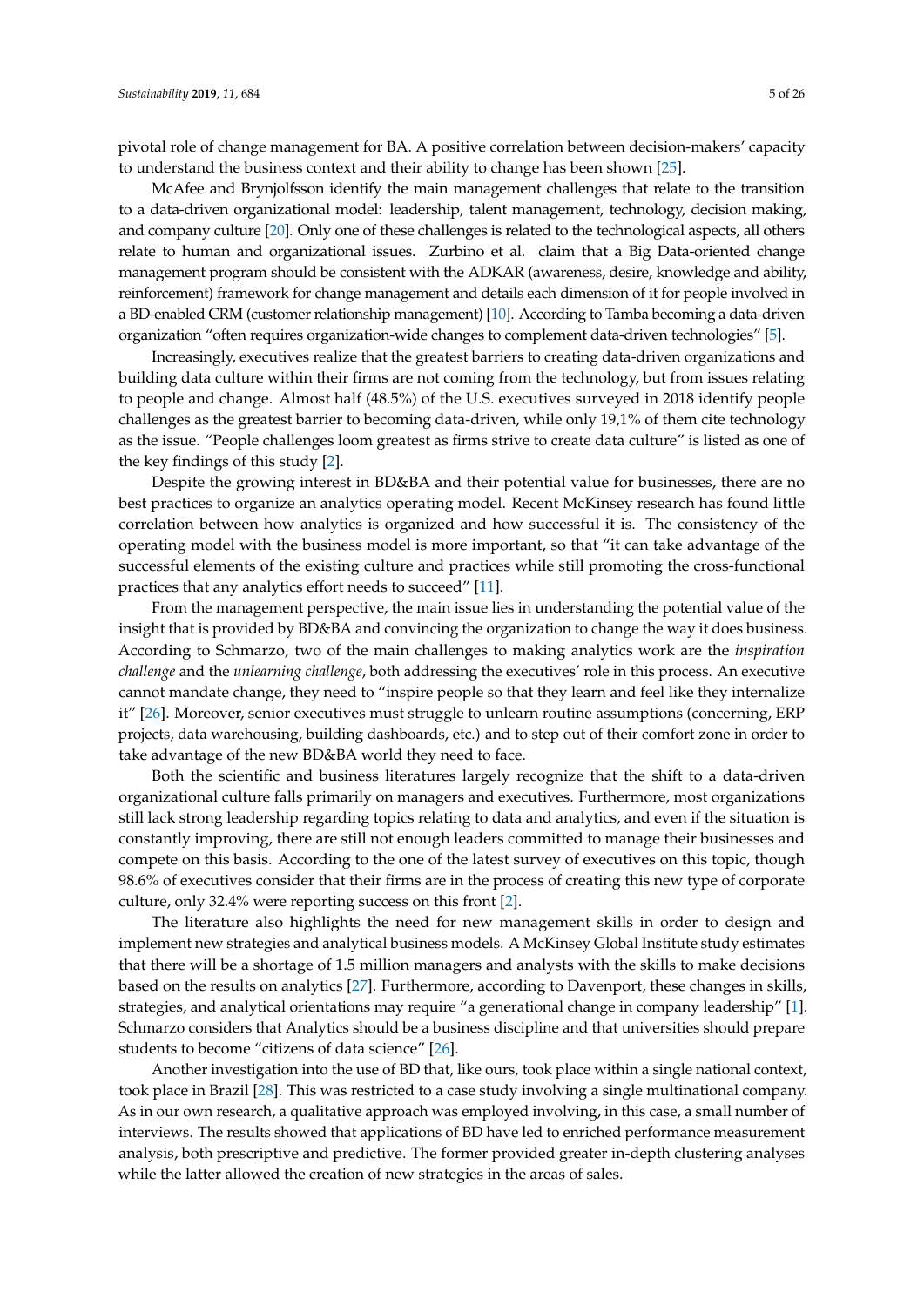The data-driven paradigm needs, more than anything else, a major shift in attitudes, as novel analytically based insights identify opportunities to do things differently. "Rather than making decisions based on experience, people need to be convinced to trust data as well as informed recommendations" [\[29\]](#page-25-3) (p. 7). Analytics professionals claim that BD&BA will not replace intuition and human empathy factors but will help people make better decisions [\[26\]](#page-25-0). However, executives' confidence in the numerical evidence

remains lower than would be expected by their level of commitment to a data-driven organizational culture. According to a survey conducted by KPMG in 2016, 70% of the executives believe that by using data and analytics, they expose their organizations to reputational risk [\[21\]](#page-24-16). The use of BD&BA in organizations remains an under-investigated topic, both in the research

and business literature. While researchers debate the robustness of the concepts and the possible implications for different business frameworks and managerial models, organizations—challenged by agile data-driven competitors—find themselves at different stages: from understanding and making sense of the business opportunities offered by these new technologies to struggling to integrate them within their business models.

#### <span id="page-5-0"></span>**3. Research Framework**

Our research focuses on the attitudes of executives towards the data-driven organizational model and its particularities in the area of business PM. It aims to provide an assessment of the current situation—in terms of awareness, expected benefits, challenges, and achievements—and to determine the most likely approaches for establishing an appropriate data-driven culture within the organization.

With this in mind, we have developed three (generalized) research questions. Our future ambition, discussed in more detail in our conclusions (see Section [6,](#page-20-0) below), is to address a broader range of issues in relation to BD&BA than is covered here. As a consequence, these generalized research questions may be reused, offering some future benefit regarding comparisons across different areas of focus.

For present purposes, these questions are refined first by a set of themes to be investigated and then a number of sub-themes (Table [1\)](#page-5-1). This overall structure of topics to be investigated, i.e., our research framework, provides our focus on PM and its BD&BA context.

The general research questions explored are:

- Research Question 1 (RQ1): *What is the current state of awareness and deployment of BD&BA and of their impact on businesses*?
- Research Question 2 (RQ2): *What are the main challenges raised by BD&BA and how are these to be addressed within businesses*?
- <span id="page-5-1"></span>• Research Question 3 (RQ3): *What are managers' attitudes towards data in the decision-making process*?

| <b>Research Question</b> | Theme                   | Sub-Theme                        | <b>Reflection Guide Ouestions</b> |
|--------------------------|-------------------------|----------------------------------|-----------------------------------|
|                          | The business impact of  | Opportunities                    |                                   |
|                          | BD&BA                   | <b>Benefits</b>                  |                                   |
| RQ1                      | The data-driven         | Concepts and achievements        |                                   |
|                          | organization            | Performance management           | 5                                 |
|                          | Addressing the          | Limiting factors                 | 3                                 |
| RQ <sub>2</sub>          | challenges of BD&BA     | Plans for action                 | 4                                 |
| RQ <sub>2</sub><br>RQ3   | Impact on Performance   | Performance management framework | 6                                 |
|                          | Management              | Business reporting               | 7                                 |
|                          | Data in the             | Trusting data                    |                                   |
|                          | decision-making process | Data alignment                   | 8                                 |

|  |  | Table 1. Topics investigated and their relation to the research question. |  |  |  |  |
|--|--|---------------------------------------------------------------------------|--|--|--|--|
|--|--|---------------------------------------------------------------------------|--|--|--|--|

Note: Table [1](#page-5-1) also maps the research framework to the eight questions that form our research instrument: the reflection guide. This is now discussed in the context of our research methodology.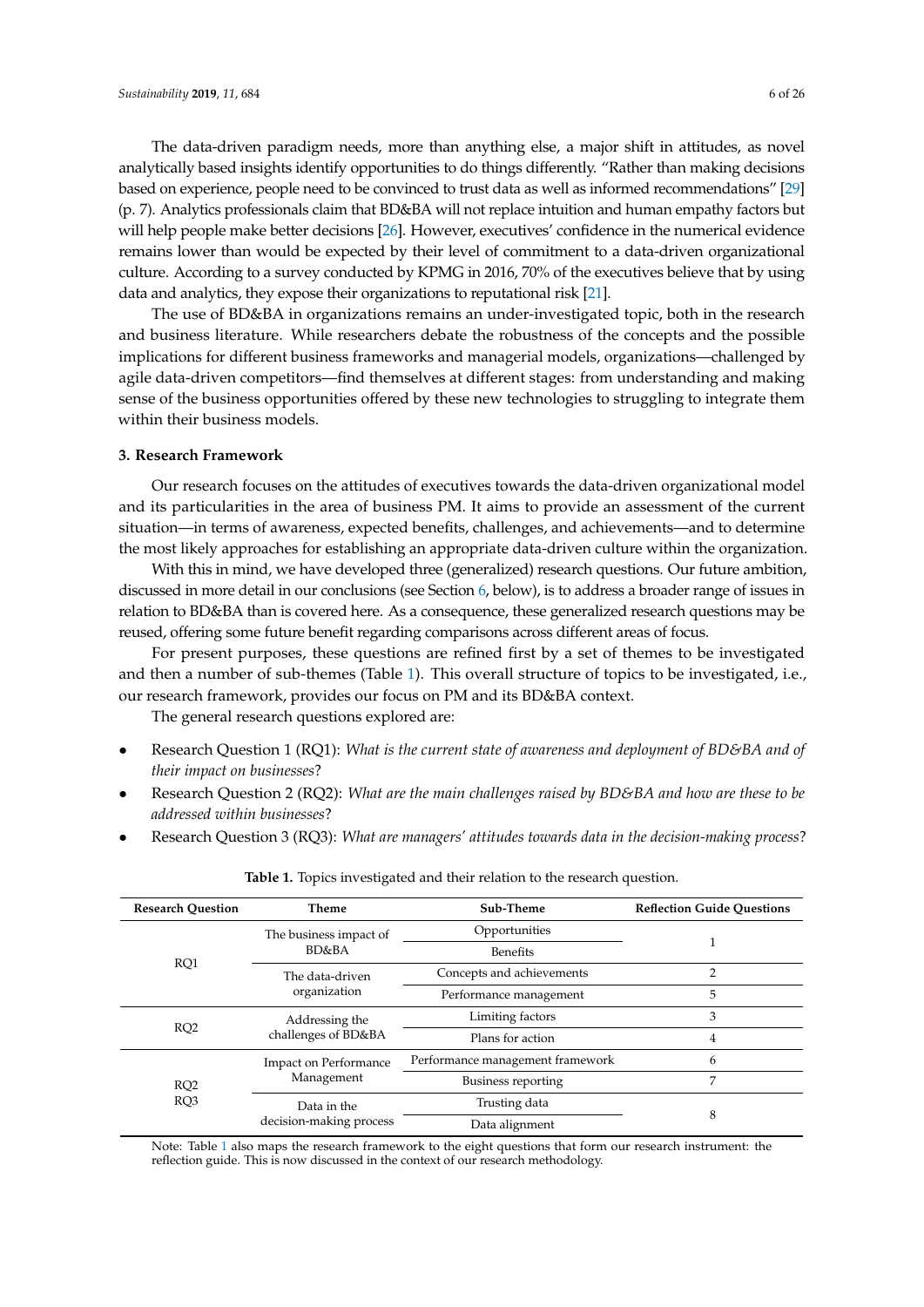#### <span id="page-6-0"></span>**4. Research Methodology**

Since our topic belongs to the general field of human behavior and concerns social processes and their meanings, qualitative research methods are most appropriate for our endeavor. Such studies are conducted with a view to understanding the way in which participants perceive situations and events, and where the meanings they attach to relevant phenomena are of critical importance [\[30\]](#page-25-4). This fully aligns with our research questions, which focus on perceptions of and reflections on BD&BA and PM in respondents' organizations. Such methods are also characterized by direct involvement, in which researchers are themselves embedded within the phenomenology of the research topic, in a way that other research approaches do not entail [\[31\]](#page-25-5). In particular, as subject experts, we have to *interpret* the data against our own knowledge of the topic, as informed, for example, by the background and related work to be found in our review of the literature (Section [2\)](#page-2-0). As the objective of this article concerns BD&BA and PM in Romanian organizations, our own knowledge of the national context, the relevant business culture, and the theoretical principles underlying the technologies, are also all critical to the success of our approach.

#### *4.1. Grounded Theory*

More specifically, we have adopted a grounded theory (GT) strategy as a research methodology [\[32\]](#page-25-6). This approach involves the methodical collection of data and inductive theory building [\[33\]](#page-25-7). Our research framework (Table [1,](#page-5-1) above) acts as a formal guide to structure the research instrument (the reflection guide, Appendix [A\)](#page-23-3), ensuring that our data collection is, indeed, methodical. Our approach to data collection itself is to elicit facts, attitudes, and perceptions regarding current and future practices in the area under investigation.

Participants were asked to respond freely to a series of open questions, designed to be appropriate for the roles they hold within their businesses. These questions encourage detailed responses, providing factual information, as well as opinions and perceptions relating to their own and their companies' general attitudes and perspectives [\[34\]](#page-25-8). We developed the reflection guide based on these considerations, aiming to capture respondents' awareness and experiences of business management in connection with BD, business processes, and PM, in a way that shares features with unstructured interviews. The raw data is, therefore, entirely composed of free-text narrative responses.

The GT methodology develops theory inductively, specifically through processes of classification and category development; it is fundamentally a synthetic approach. The classifications and categories emerging from our research are detailed in Section [4](#page-6-0) and its subsections, covering perceptions and attitudes towards impact, benefits, achievements, limiting factors, planning, and reporting regarding PM, and the business more generally, in the context of BD&BA.

Theory building of this kind is context-dependent both in space and time. As with much qualitative social science research, what is true and useful in one milieu and at one point in time will change. This is what makes GT a particularly suitable approach for our current research: the value of our conclusions (the managerial contribution) depends on the currency and relevance of our categorial synthesis (the theoretical analysis).

#### *4.2. The Reflection Guide*

The reflection guide consists of four parts. The first two questions explore the respondents' positions on the meaning and importance of BD&BA in the business context. The next two questions investigate the respondents' opinions concerning the challenges of becoming a data-driven organization and ways of addressing these. The questions that follow examine respondents' perceptions relating to data-driven PM (relevance, expectations, and implications). The last question aims to reveal respondents' attitudes toward the balance between data and knowledge in the new data-driven paradigm. The reflection guide appears as Appendix [A,](#page-23-3) below.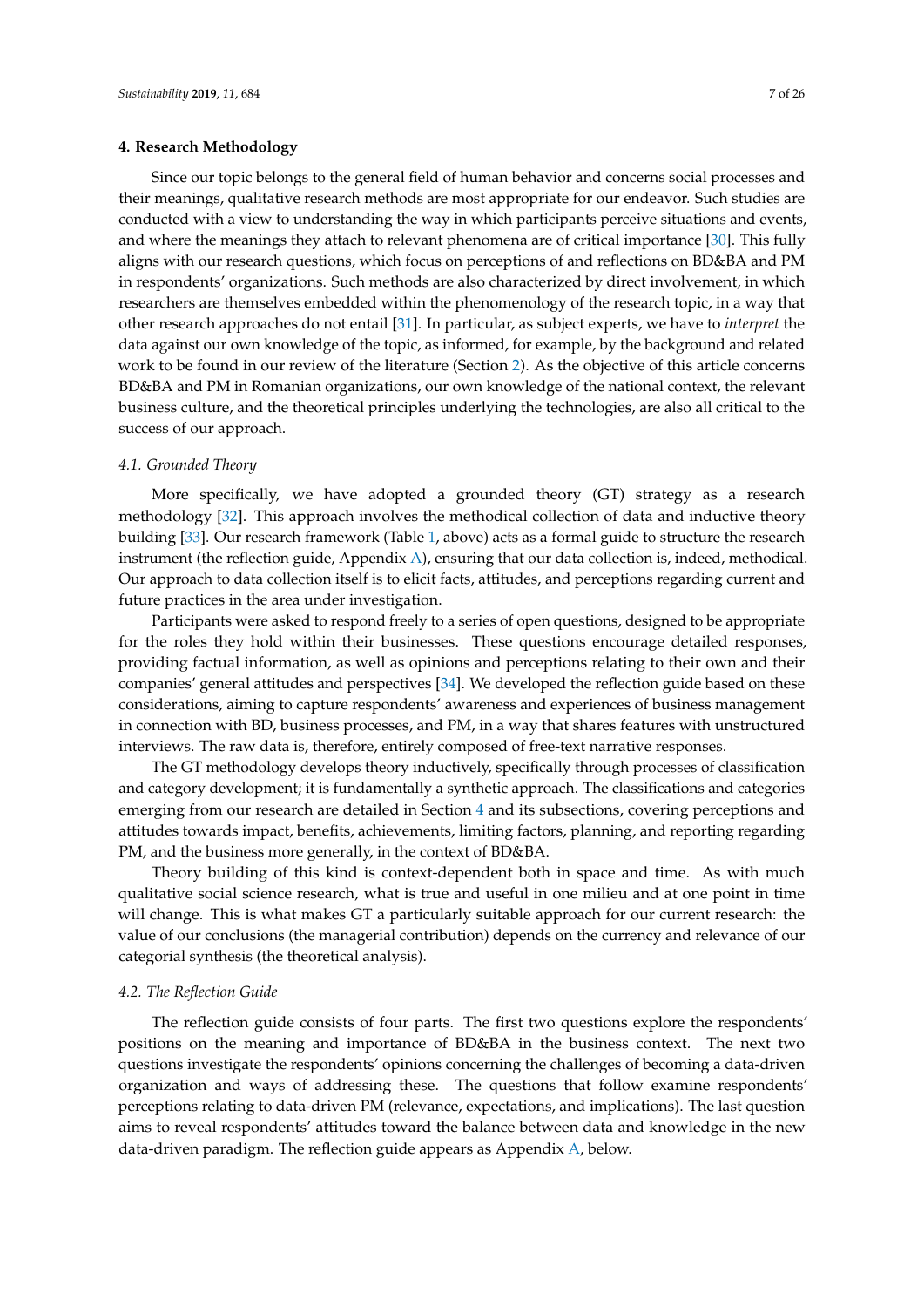The target population consists of executives, with minimum five years of business experience in a variety of industries. They were selected based on their managerial position and their familiarity with the topic under investigation using both theoretical and convenience sampling [\[35\]](#page-25-9). In total we collected detailed responses from 21 respondents, each from a different company.

# *4.3. Methodological Considerations*

Qualitative research is inevitably influenced by the researchers' identities. Researchers are as involved in the area under investigation as are their research participants—they have their own opinions, interpretations, and conceptual alignments [\[36\]](#page-25-10). In this case, the connection between researcher and participant was especially close, as all respondents had been MBA students on one of two MBA programs: at the National Institute of Economic Development (INDE) or the Romanian–Canadian MBA. Both are delivered by the Bucharest Academic for Economic Studies and two of the authors teach on these programs.

This connection between researcher and participant involved both opportunities and challenges. Our earlier interactions with respondents gave us prior access to informal accounts that we used in order to triangulate the data obtained from the formal responses. In contrast, we had to adopt an objective approach to the data analysis of the formal responses.

Given the current relatively low uptake and understanding of BD&BA in the broader business community, a focus on those who, in this case through their advanced studies, had at least exposure to the theoretical basis of the topic, was essential. In our earlier work [\[37\]](#page-25-11), we had initially sought to address a broader constituency of managers who had not necessarily any prior knowledge of the research topic. Though willing participants, their lack of understanding overwhelmed their ability to contribute positively to the concepts explored in the reflection guide. This present lack of sophistication among the broader range of Romanian organizations led, in the work reported here in this paper, to a focus on those who could reliably be expected to provide meaningful responses, despite the challenges discussed above.

For this investigation, we have adopted appropriate ethical standards. Specifically, the anonymity of the respondents was ensured, and the data was collected through the Internet. There was no pressure or incentive to complete the reflection guide. In particular, in view of the relationship between the investigators and the participants, the research was conducted some months after participants had been finally assessed at the end of their MBA studies.

#### <span id="page-7-0"></span>**5. Results and Discussion**

In line with our GT research methodology, our results focus on the synthesis of a conceptual model based on the raw data obtained from the survey. In total we collected detailed responses from 21 respondents. As a consequence, we organize this section in alignment with our research framework: each of five subsections corresponds to the five major themes under the general research questions, and each sub-subsection corresponding to the various sub-themes that appear under those themes. The data that informs the discussions and synthesis is taken from the responses to the relevant questions, as set out in Table [1.](#page-5-1) A final subsection discusses the model that emerges.

The approach to data analysis is quite standard for GT: identified repetitions in that arise within the data are tagged and re-reviewed as more data and more data is evaluated. These tags (finally called "concepts") are then grouped into "categories," using the standard terminology from GT. The full details of this fine-grained tagging and the grouping that leads to the classifications described below, is of course not provided in full detail. However, the concepts and categories that emerge are motivated with typical and illustrative example responses. These are indicated as quotes, in italics. Responses have been included verbatim. The first language of the majority of the respondents was not English and errors of spelling and grammar have been preserved. The categories and concepts were written in Courier font, with categories indicated with a leading prefix: C-Category versus,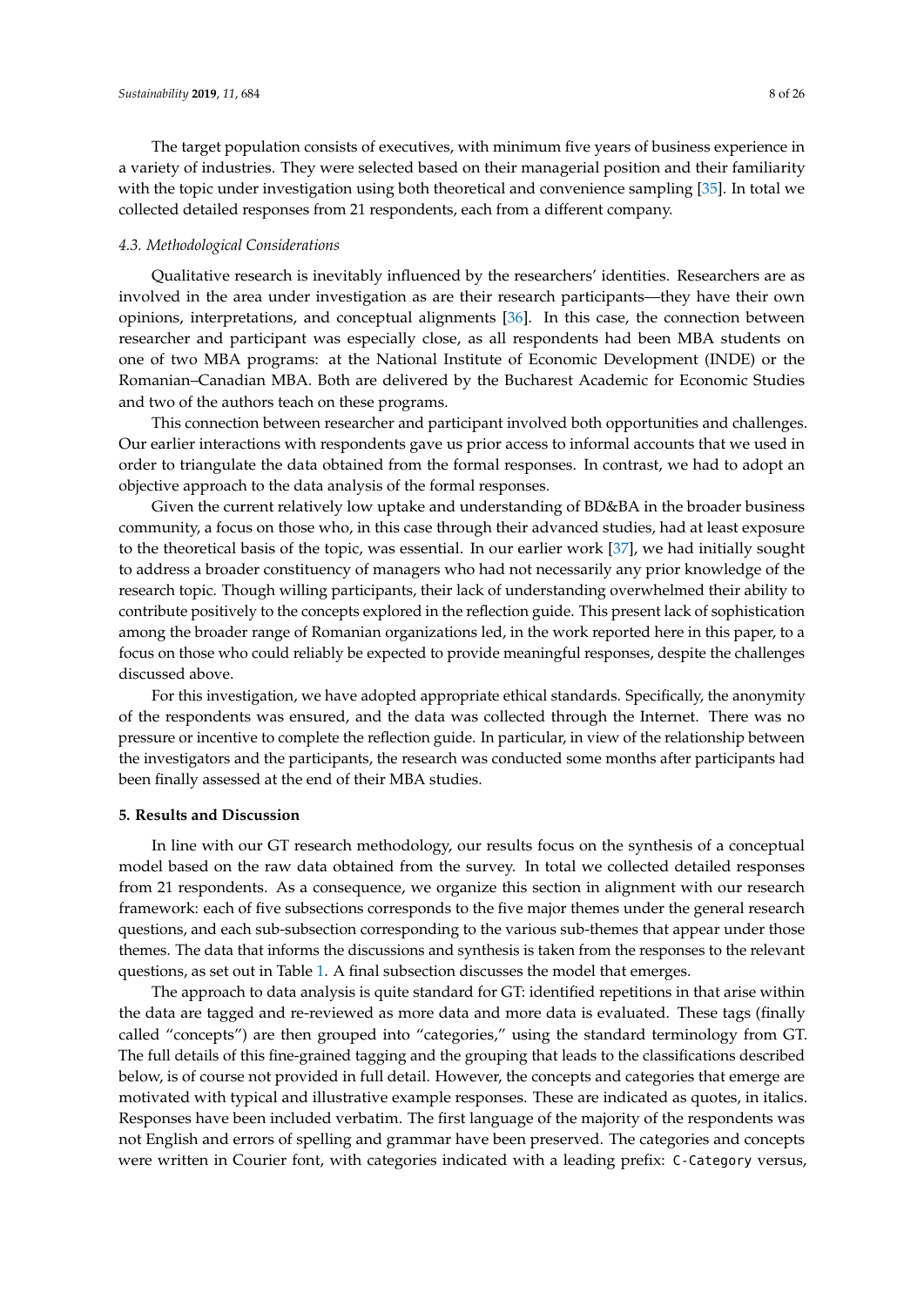simply, Concept. In order to avoid ambiguity, concepts are often accompanied by their categories: C-Category: Concept.

At the end of each of the various subsections and sub-sections that follow, the emerging conceptual model is provided. The concepts are associated with brief motivating comments based on the full analysis of the data collected but expressed in a way that clearly links to the example comments we have provided in the each preceding narrative.

#### *5.1. The Business Impact of Big Data and Big Analytics*

In exploring this, our focus is on determining the opportunities and benefits that respondents identify, and isolating the key perceptions, attitudes and approaches towards them. This we cover in the following two sub-subsections.

First, however, we need to consider *awareness* (the category, C-Awareness) and the modes by which this comes about.

The responses show that executives are aware of these technologies, the most common source of information being "*self-learning*". Different channels of communication in the business space, like "*participating at specialized conferences, by being contacted by the specialized companies, by receiving peers' recommendations*" were also information sources for this subject. It is interesting to note among these the presence of companies that sell IT solutions based on BD&BA.

In some cases, they benefit from "*the intensive research conducted by those in the company who share their knowledge.*" Only one of the respondents declared that "*[m]y first contact with this subject was on the Management Information Systems* [MIS] *course in the first year of the MBA.*"

Generally, BD together with artificial intelligence are acknowledged as being new " . . . *trendy*" subjects when it comes to technologies. As one of the respondents noticed "*It is quite difficult today not to become aware of it. Everyone talks of Big Data*".

Overall, C-Awareness (Table [2\)](#page-8-0) can be decomposed into active and passive components, both of which involving self-, other-, and company-directed approaches involving study, training, and education, with active approach dominating. Indeed, responses indicate an authentic interest in the subject: almost all the respondents specifically asked us to share the results of this research with them, with requests appearing among direct responses to our formal questions. This is something that augers very well for the management implications of our results, as we discuss in the conclusions (Section [6,](#page-20-0) below).

In addition, as discussed also in Section [5.1.1](#page-8-1) (C-Approach: Passive) and Section [5.1.2](#page-9-0) (C-Impact: Passive), below, there is plenty of evidence that the Passive component includes a clear*lack* of awareness that is leading to faulty decision making elsewhere.

<span id="page-8-0"></span>

| <b>C-Awareness</b> |                                                                                                                                                                          |  |
|--------------------|--------------------------------------------------------------------------------------------------------------------------------------------------------------------------|--|
| Active             | Individuals, peers, and companies that are mostly taking direct action to raise awareness,<br>through study, training, and education.                                    |  |
| Passive            | Individuals, peers, and companies are being directed; are otherwise externally motivated;<br>or are failing to develop awareness through study, training, and education. |  |

**Table 2.** BD&BA—Awarness.

# <span id="page-8-1"></span>5.1.1. Opportunities

A very clear category C-Impact emerges from the responses (Table [3\)](#page-9-1), indicating that business opportunities relating to BD&BA are acknowledged at the executive level of the organization. Two main components arise in this regard: the need to make sense of the complex unstructured data (Analysis) and the need to build on predictive and prescriptive mechanisms (Synthesis). For example, one respondent claims that "*Big Data and Business Intelligence became important as soon as the number of customers grew and the need for understanding complex structured/unstructured data appeared,*" while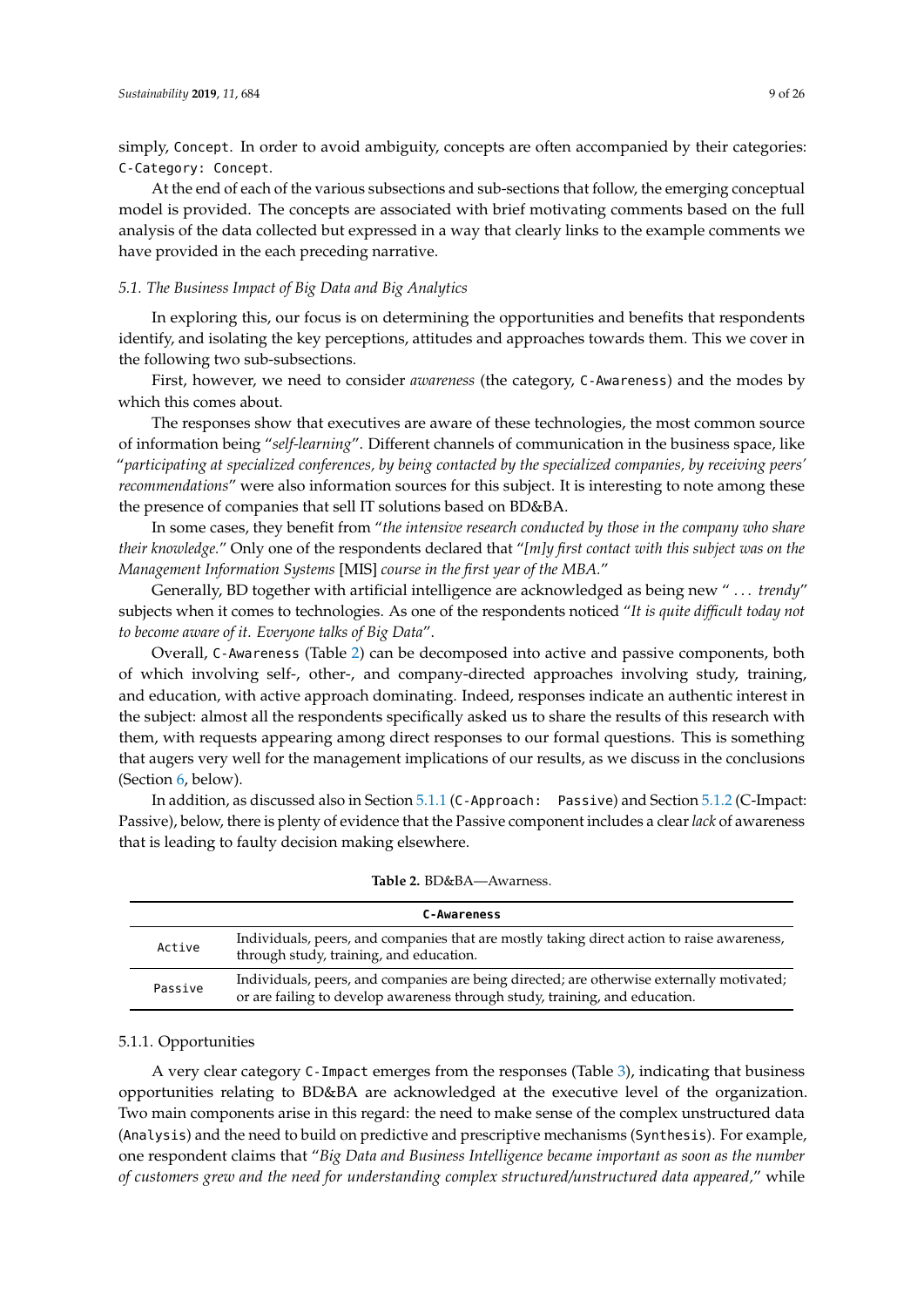another one highlighted the *"need to understand the nature of different processes within the organization and trying to build on predictive mechanisms.*"

Other respondents do not see BD as an opportunity for their business. As expected, they represent traditional companies, that do not generate unstructured digital content in the normal course of their business and for which BD remains of unproven value. One position states: "*We are not an Internet-based company and the scope of business is not big. For these reasons we don't use Big Data or Business Analytics.*" Executives of this group would need to have a concrete idea of how BD and its powerful analytics would actually help them in their specific business before considering these technologies as part of their IT infrastructure. What is much less clear from this and similar responses is whether such self-assessments are based on an adequate understanding of the potential and relevance of BD; indeed, it seems that such responses betray a lack of awareness (see C-Awareness:Passive, above, and, C-Approach:Passive and C-Trust:Passive, below).

There are also IT companies (or IT departments within companies) that are trying to push these new technologies systematically (Active). As one of the respondents stated, "*My company is a leader in the Analytics and Big Data space, so we are heavily involved in educating the market on the proper use of Big Data technologies.*" This contrasts with those who are equally committed but are essentially consumers of new approaches

There is a lot of enthusiasm, and associated promises relating to BD in the technical field (software vendors, big consulting firms, analyst firms). This excitement around BD, coupled with the fact that innovations in information technologies lately seem to play a predominant role in IT–business relationships, make it hard for business professionals to recognize their real opportunities, understand the risks, and formulate rational strategies. Executives should be able to explain very specifically why BD is an opportunity for their business. If they cannot do that, the expectations relating to it are unrealistic. Some responses indicate managers' responsiveness to the promises of these new technologies. According to one of our respondents: "*The technical management is a big fan of Big Data and Business Analytics and we are promoting this throughout our company.*"

<span id="page-9-1"></span>

| C-Impact  |                                                                                                       |  |
|-----------|-------------------------------------------------------------------------------------------------------|--|
| Analysis  | Interpretation of unstructured data.                                                                  |  |
| Synthesis | Development of prescriptive and predictive models.                                                    |  |
| Active    | Mission to develop impact at the inter-organization level.                                            |  |
| Passive   | A genuine lack of awareness of impact, leading to potentially flawed assessments and decision making. |  |

**Table 3.** BD&BA—Business Impact.

# <span id="page-9-0"></span>5.1.2. Benefits

Some responses indicate that executives perceive BD&BA as a clear source of potential business improvement. They consider that BD might be valuable, but only to the extent that it can be aligned with the existing BI infrastructure. The main benefits identified are: new insights related to the customers' behavior and expectations, reduced costs, ability to predict the future, increased revenues, etc. These lie, essentially, within the components of that were introduced in Section [5.1.1](#page-8-1) (see C-Impact:Analysis and C-Impact:Synthesis, above).

Those respondents that did not see BD as an opportunity for their business do not consider it as a potential source of information that might be useful for analytical purposes aimed at improving business performance (Reactive). Again, as discussed in the introduction to this subsection and in Section [5.1.1,](#page-8-1) above, there is some evidence that this is not based on a mature understanding of the area (see also C-Awareness:Passive, and C-Impact:Passive, above).

Some respondents tended to overestimate the benefits that BD&BA would bring to their business. This "hype" group was represented by executives of IT companies that tend to worship new technologies and use visionary language to express their potential benefits. As one of respondents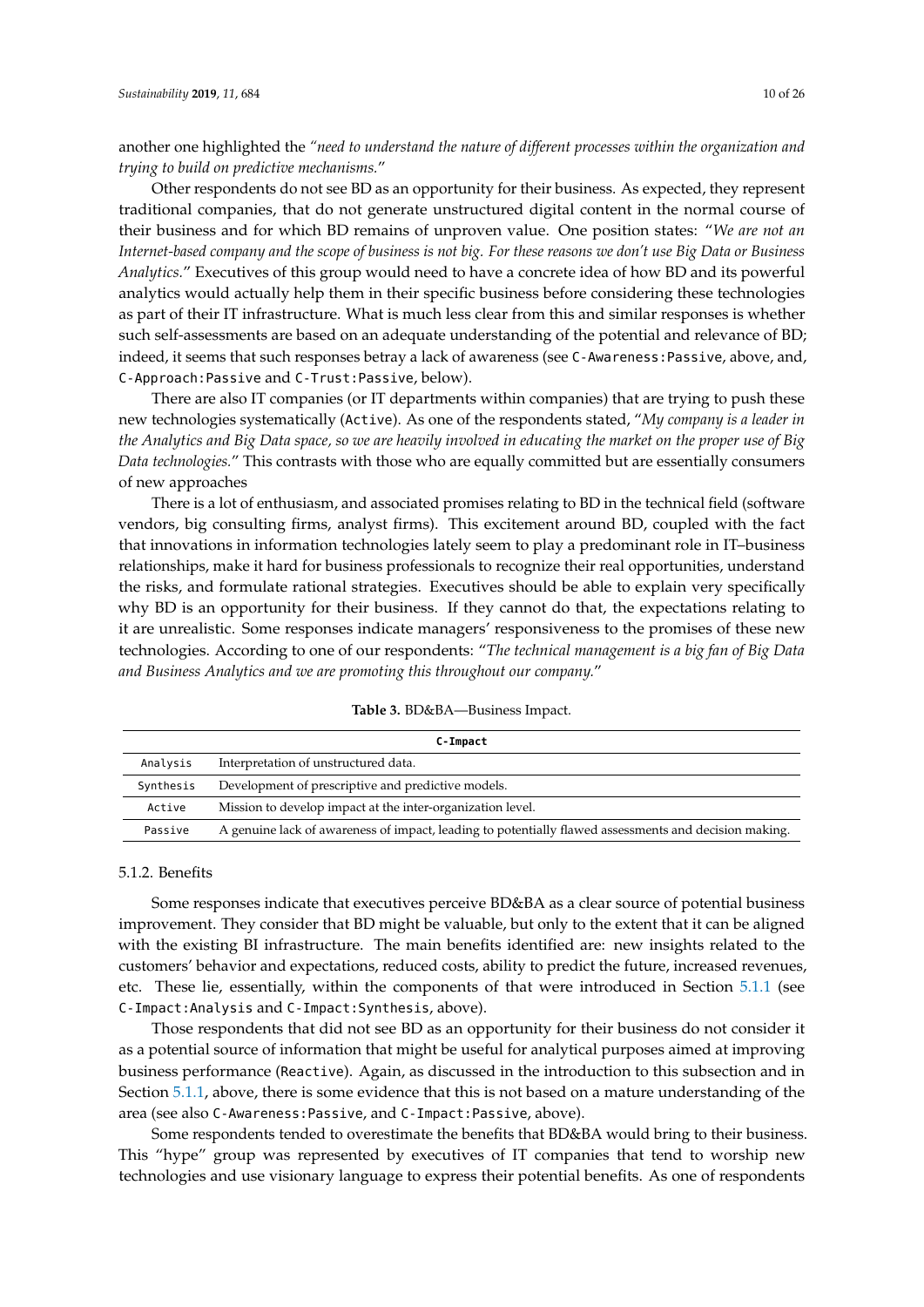says: "*Agile business, intelligent decisions, customer intimacy are only some of the benefits of Big Data*"—a statement that contains all the "right" keywords.

We found that, in general, there are three types of approaches (category C-Approach, Table [4\)](#page-10-0) relating to the business impact of BD&BA:

- The "interested group" (Interested): Executives that consider BD an important business opportunity, appreciating mostly its potential to reveal useful information from complex unstructured data and to build predictive insight. They usually see BD as an extension of the company's BI infrastructure.
- The "skeptical group" (Skeptical): Executives, representing mostly traditional companies, that do not value the potential benefits of BD. They need to sort through what is overrated and what is real for their specific business contexts relating to BD. This problem appears in several responses: "*The company is starting to be more aware, but we still must put a dollar value on our Big Data and Business Analytics eventual efforts*" and "*One of the main stoppers in my activity was not clearly seeing the benefits vs the invested budgets*".
- The "enthusiastic group" (Enthusiastic): Executives of IT companies that are trying to "push" BD&BA on the market and to convince businesses of its value.

<span id="page-10-0"></span>

| C-Approach |                                                                                                |  |
|------------|------------------------------------------------------------------------------------------------|--|
| Interested | Executives viewing BD&BA as a business opportunity.                                            |  |
| Skeptical  | Executives that (genuinely) do not see any potential benefits of BD&BA.                        |  |
|            | Enthusiastic Executives that are manifestly pushing BD&BA                                      |  |
| Passive    | Executives that fail to appreciate the potential benefits of BD&BA due to a lack of awareness. |  |

#### **Table 4.** BD&BA—Approach.

# *5.2. The Data-Driven Approach*

Our main aim here is to gauge the opinion of executives regarding the data-driven organizational model and to assess the current degree of penetration of datafication within their businesses. The analysis further addresses the area of PM.

# 5.2.1. Concepts and Achievements

The responses suggest that, unlike BD, the data-driven organizational model concept was not fully acknowledged at the organizational level. Some responses identified their current information systems, that address structured collections of data or information, as "data-driven". As one of respondents answered "*Management (at all levels) takes decisions based on reports. The reports are data driven. So, I would describe my company as already being a data-driven organization*". This is not surprising, as business analytics and data-driven approaches are currently used in organizations' management support systems. These "classical" data-driven approaches are generally perceived in the business world as business intelligence systems or initiatives. However, the term "data-driven decision making" and the term "data-driven organizational model" are concepts that have emerged in relation with BD phenomenon (Passive).

Almost all of the respondents (mainly relating to C-Approach:Interested and C-Approach:Skeptical) agree that their organization is not data-driven and that there are no strategies in place to address this issue. One of the responses sums this up well: "*For the time being, there is no open discussion on the top management agenda for the mentioned topic—it's not applicable yet."*

However, some executives consider their organizations—or at least the majority of their business models—as being "data-driven." As one respondent declared: "*Our company is using Big Data analysis on almost every type of business decision you can think of – marketing campaigns, product selection, financial analysis, supplier purchasing, warehouse management, just in time inventory, online analytics, etc.*" Their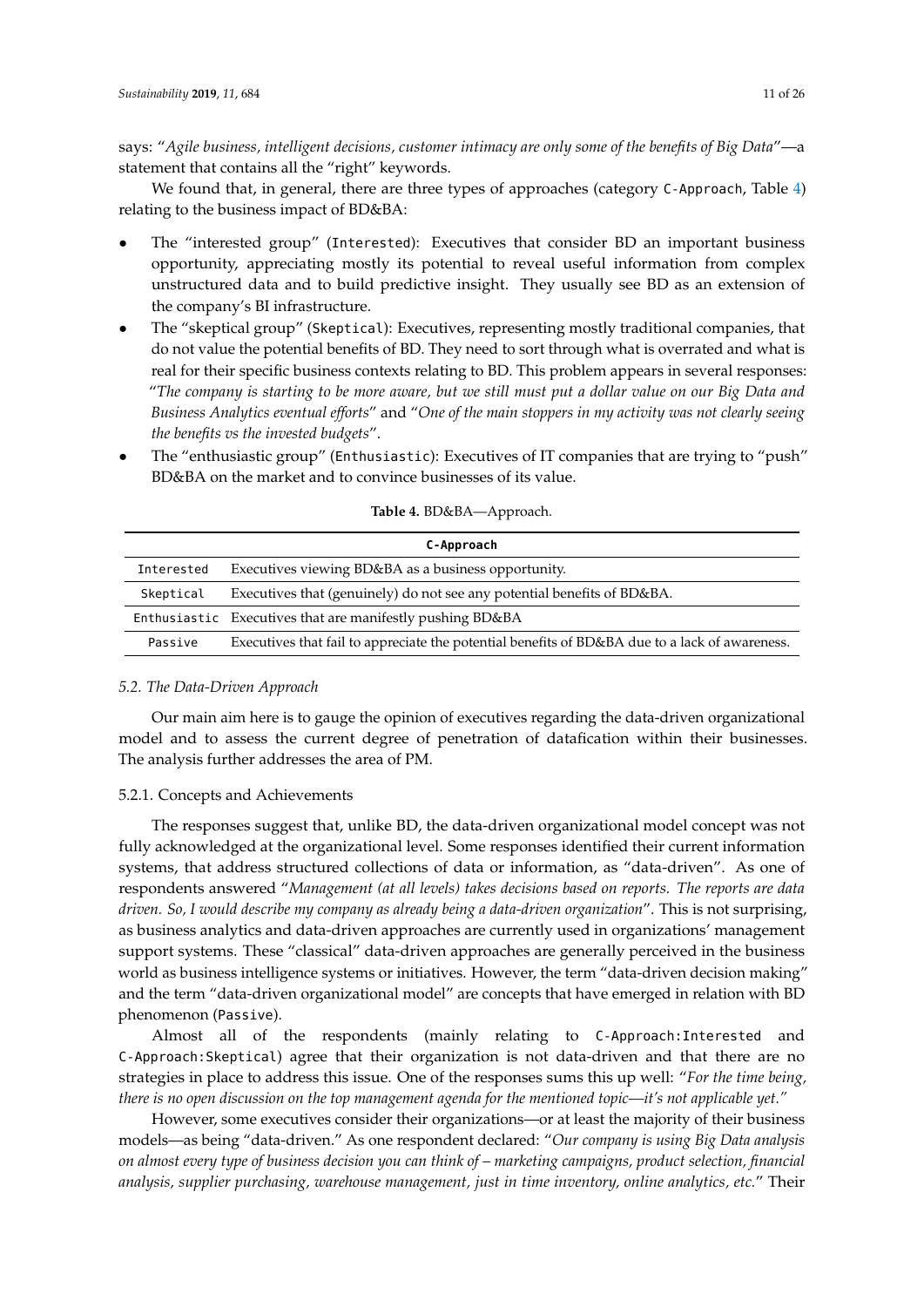answers suggest that they are interested in moving towards a data-driven organizational model, but there are no clear "guidelines" or "best practices" that they can refer to regarding this mission. "*In the beginning, we try to extend our digital influence in every level of the organization, and to make every online business as automated as it can be*" (Enthusiastic).

These answers are not surprising; decision making based on BD&BA is still in its infancy and there are no conventional frameworks for analytics projects or BA initiatives. Although acknowledging the need to implement a data–driven organizational model, companies are still waiting for a more feasible and more widely accepted solution. However, from the management perspective, the main issue lies in its attitude through understanding the value of insight and convincing the organization to change accordingly. It is, therefore, important to note that even those executives that recognize the benefits of BD&BA at a declarative level, position themselves rather passively towards it.

These observations all fall under the category C-Approach (Table [5\)](#page-11-0) and we provide an updated model to that given in Section [5.1.2.](#page-9-0)

<span id="page-11-0"></span>

|            | C-Approach                                                                                     |
|------------|------------------------------------------------------------------------------------------------|
|            | Executives viewing BD&BA as a business opportunity.                                            |
| Interested | Executives are hampered in the absence of best practices.                                      |
| Skeptical  | Executives (genuinely) do not see any potential benefits of BD&BA.                             |
|            | Executives remain unconvinced pending emergence of best practices.                             |
|            | Enthusiastic Executives that are manifestly pushing BD&BA.                                     |
| Passive    | Executives that fail to appreciate the potential benefits of BD&BA due to a lack of awareness. |
|            | Executives misinterpret current BI practices as exemplars.                                     |

|  |  | Table 5. Approach—data-driven organizational model. |  |
|--|--|-----------------------------------------------------|--|
|  |  |                                                     |  |

#### 5.2.2. Performance Management

We investigated executive attitudes towards adding BD&BA as an extension to the current PM framework based on BI technologies—the business management performance system.

As expected, the answers were more detailed than those associated with the commitment to a data-driven organizational model. PM is one of the most important business models to which executives relate. Moreover, even the responses of managers aligning with C-Approach:Skeptical suggest that they understand and value the benefits of using BD&BA in PM, especially those related to real-time analysis and proactivity. As one of respondents answered: "*Big Data is meant to supply prompt and reliable responses, impact prediction and feedback over general business performance.*" The main benefit of using BD&BA is related to the emphasis on predictability in the context of the multidimensional performance analysis carried out in the current PM systems.

The need to extend existing PM systems with BD&BA components is a "leitmotif" that appears in many responses: "*What Big Data brings on top is an ability to do predictive analytics—What will happen—and prescriptive analytics—How can we make it happen. This is done by adding external data sources like social media data, analyst reports, demographic data* . . . *and combining it with powerful machine learning algorithms*" (Active and Synthesis) and "*Big Data and Big Data Analytics are starting to be used to fuel business intelligence technologies. Most of the reports produced by BI rely on 'dead' data. This means historical, past data (even if past means just one day or one hour ago). The next step would be to move to predictive BI where the algorithms would suggest different potential courses of actions to be taken by management, each with particular benefits and calculated chances of success. And you cannot have this without Big Data Analytics.*" (Focus)

It is interesting to note that all respondents clearly identified the benefits of using BD&BA in PM. Moreover, they consider the extension of the existing PM systems with BD&BA to be a natural and feasible way to enhance the analytic power of the PM model. They have a vision and also a clear and practical approach when the discussions relating to the notion of being data-driven move from the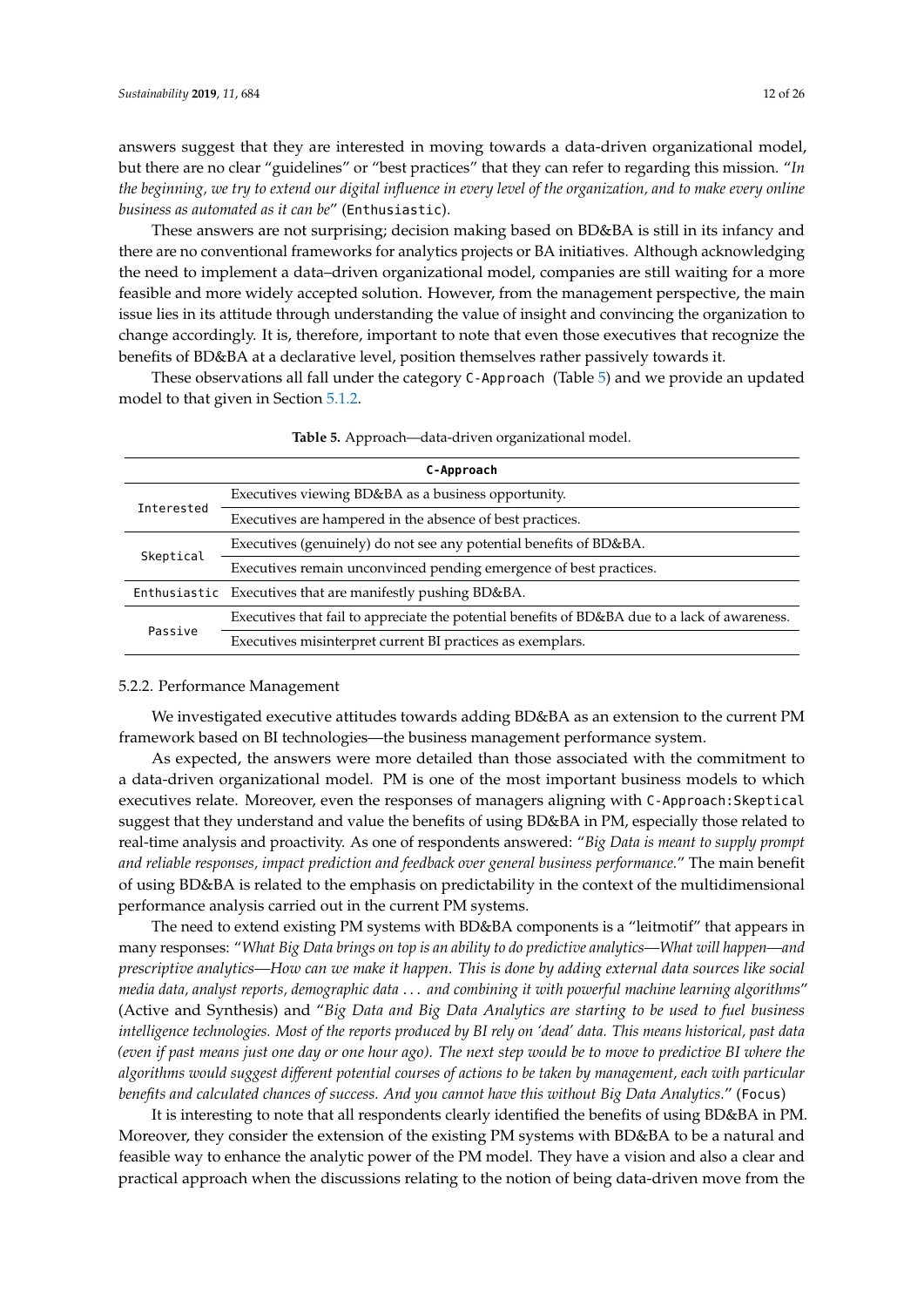organizational level to the PM area. This is, in our opinion, a very important aspect. As discussed earlier in this paper, the success of any BD&BA initiative depends primarily on leadership commitment. Therefore, is crucial that executives experience the benefits that these technologies bring in the context of activities and business processes that they master directly.

These considerations lie squarely under the category C-Impact and we provide an updated model to that given in Section [5.1.1](#page-8-1) (Table [6\)](#page-12-0).

<span id="page-12-0"></span>

|           | C-Impact                                                                                              |
|-----------|-------------------------------------------------------------------------------------------------------|
|           |                                                                                                       |
| Analysis  | Interpretation of unstructured data, specifically to inform performance management.                   |
| Synthesis | Development of prescriptive and predictive models.                                                    |
| Focus     | Consequences of specific approach focusing on performance management.                                 |
| Active    | Mission to develop impact at the inter-organizational level.                                          |
| Passive   | A genuine lack of awareness of impact, leading to potentially flawed assessments and decision making. |

**Table 6.** BD&BA—Impact on PM.

A reasonable conclusion is that the area of PM can be considered as one of the first areas in which BD&BA can be successfully implemented. This is mainly supported by two judgements. First, PM is an area well-known by executives and they are eager to benefit from all the new and valuable insights promised by these new technologies in their current activities relating to PM. Second, from a technical point of view, BD&BA can be integrated with, or added to, the existing PM framework, whose infrastructure is based on BI.

# *5.3. Addressing the Challenges of Big Data and Big Analytics*

Under this theme we investigated both the main challenges raised by BD&BA and ways of addressing these challenges from a managerial perspective.

# 5.3.1. Limiting Factors

BD raises new and varied challenges for businesses. In order to address them, organizations should clearly identify and analyze all these challenges and prioritize them.

We were, therefore, interested to see which factors executives perceive as being the most restrictive for a successful translation to a data-driven organizational model.

The main barriers (C-Limits, Table [7\)](#page-13-0) to BD&BA were revealed from a large number of the responses:

• Business strategy focus and inertia (Focus)

"*No vision to elaborate a strategic view*"

"*Business understanding of subject and commitment*"

"*Organisations are too slow to respond to the changing environment*"

"*Reluctance attitude to effort and innovation*"

Lack of skills (Skills)

"*This new field of Big Data requires skills that are lacking on the labour market. Those who really have the advanced skills are very expensive*.

"*The lack of required skills to process the data effectively is by far the biggest limiting factor we are facing at the moment*"

The data itself is considered to be another challenge. Some of the respondents raised the issue of "data quality." However, this aspect is relevant in a "small" data world. BD can be ambiguous and imprecise as its volume swamps these inaccuracies and does not jeopardies the value of the insight.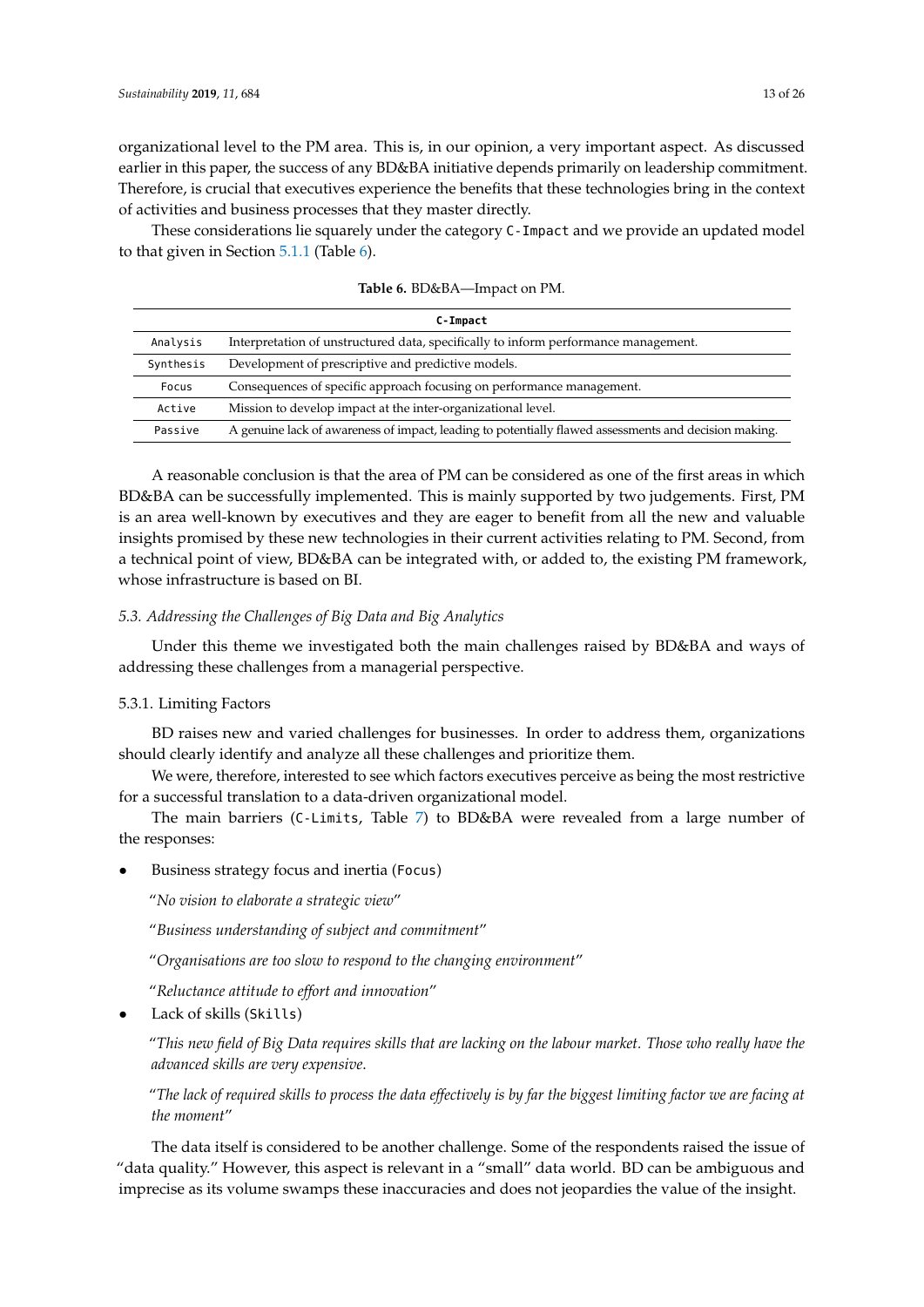Another interesting observation arises from the following response: "*In the current technological era access to data is easier than ever, but the difficulty comes from knowing what kind of data to look for and where. So disseminating the real data from the noise can be a lengthy and resource intensive process without proper knowledge and tools.*" This is a well-made point, as in a BD world, one major challenge is to address the right data.

Other identified limiting factors were related to data privacy (Privacy), in terms of "*GDPR or customer privacy needs*" and cost.

Almost all the responses suggest that the main challenges relate to management vision and a lack of competencies. There is a clear tendency to identify a lack of skills as the most important restricting factor for implementing BD&BA. This is to be expected, as it is generally acknowledged that the professionals that are needed for BD&BA are not easy to find and, if available, extremely expensive. In addition to technical competence, these professionals (called data scientists) also need to be sufficiently familiar with the specific features of their organizations in order to deliver maximum value to the executive.

<span id="page-13-0"></span>

| C-Limits |                                                                            |  |
|----------|----------------------------------------------------------------------------|--|
| Focus    | Failure of vision, commitment, agility, and attitude.                      |  |
| Skills   | Lack of appropriate human resource: technical and business oriented.       |  |
| Privacy  | Issues concerning BD&BA and, e.g., the General Data Protection Regulation. |  |

**Table 7.** Data driven organizational model—Limiting factors.

# 5.3.2. Plans for Action

The responses here (C-Action, Table [8\)](#page-14-0) indicate that executives are indeed willing to address the previously identified challenges.

The vision of the respondents regarding the data-driven strategy can be summed up in the following actions:

Setting the right expectations from the beginning (Proactive)

"*defining the business problem that the Big Data project is trying to solve*"

"*be aware of the benefits and limitations of BD&BA*"

• Hire Big Data specialists (Skills)

"*we would partner with Universities in order to attract graduates (Master students preferably) directly from the university*"

- Training activities (Active)
- Change management activities (Focus)

"*convincing the employees to change the way they operate*"

• "*inviting Big Data companies to convince the company management of its positive impact*"

"*understand that we need to change the way we are doing business*"

• Investing in the right technologies (Focus).

"*People/companies are many times tempted to choose the 'Do it yourself' approach thinking it will be cheaper and that no standard technology on the market can meet their specific business requirements. This leads to a high abandon rate or a higher time & effort to implement the respective project (which offsets the initial cost gain).*"

It is interesting to note that more respondents identified the leverage role of change management for implementing a data-driven organizational model, even when this option was included in the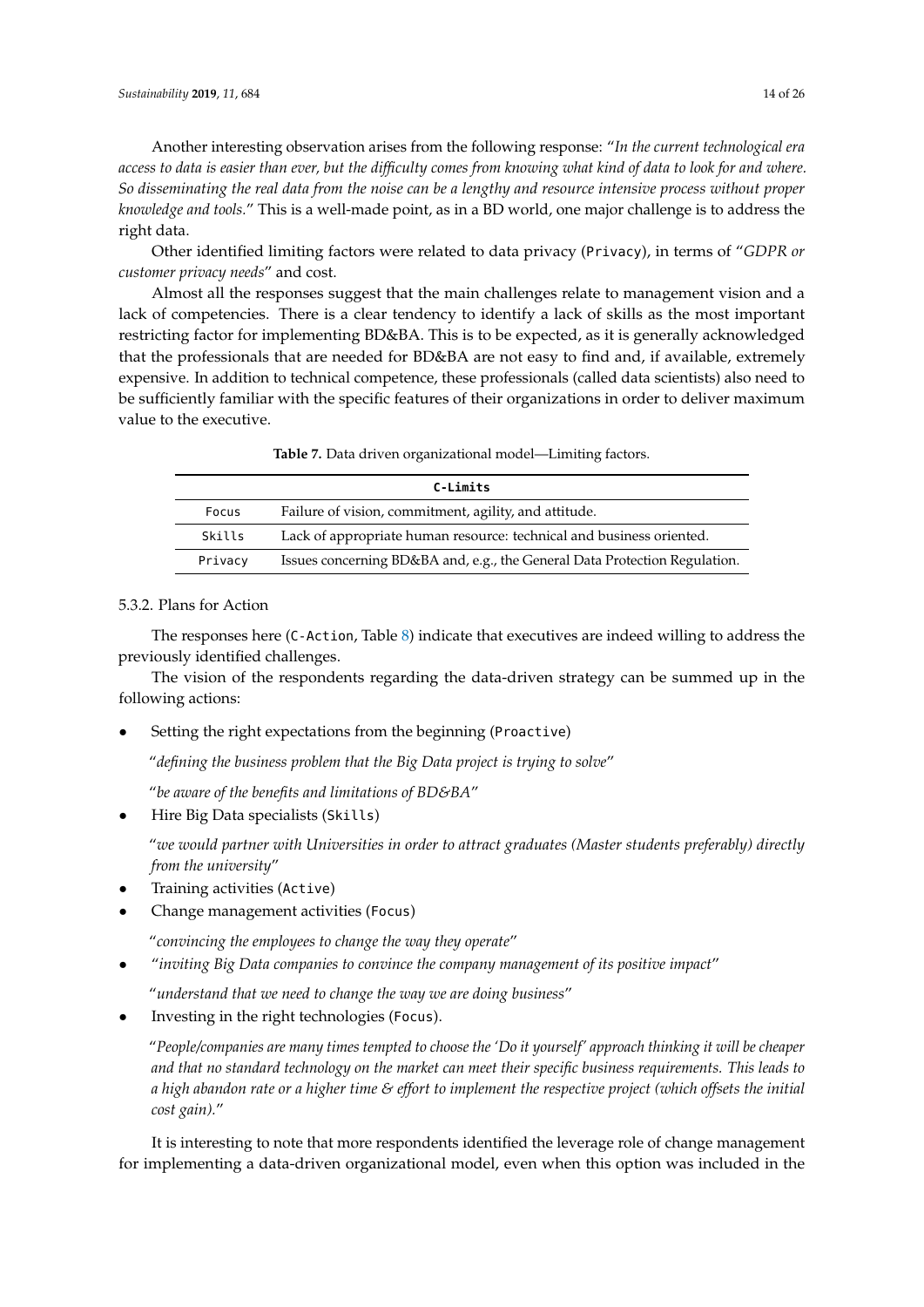question itself. As the respondents are senior executives, this commitment (Active), at least in their responses, to engage in change management activities is a significant result.

Another interesting observation is based on the response: "*Hiring data scientists is nowadays the trendy thing to do.... But there are some other elements that will dictate whether a company will succeed or fail in improving the business results through the use of Big Data, one of them being the presence of citizen data scientists in the company – those people that have domain knowledge, are highly analytical and curious, are not afraid to challenge assumptions, know the right questions to ask, understand the data, are not afraid to learn and to fail. They are the ones bridging the gap between business functions and the technology department. So having a team of data scientists sitting in an ivory tower will show marginal and late impact on the business in the absence of the citizen data scientists, which, of course, requires training as well as a change in the organizational design.*" This is a well-made point which relates to the intellectual *social* climate (Social): having the right mix of (properly trained) technical and business staff. After all, a solid partnership between business users, analysts and IT professionals is an essential precondition for the success of any project that involves technological change. In contrast, however, none of the responses indicated the necessity to hire data translators or to create a chief data officer function. This shows either a lack of focus and commitment in addressing the identified challenges or, perhaps more likely, a persisting failure of understanding (Skills and Passive).

<span id="page-14-0"></span>

|         | C-Action                                                                             |
|---------|--------------------------------------------------------------------------------------|
|         | Setting appropriate expectations.                                                    |
| Active  | Committing to necessary change management.                                           |
|         | Well informed investment strategies.                                                 |
| Focus   | Pressure to commit to necessary change management.                                   |
|         | Adopting a strategic approach for hiring appropriate staff.                          |
| Skills  | Failure to anticipate full range and level of skills sets required.                  |
| Social  | Ensuring appropriate mix and balance of BD&BA-trained IT and business professionals. |
| Passive | Lack of action arising from a failure to develop complete awareness of BD&BA.        |

**Table 8.** Data-driven organizational model—Plans for Action.

# *5.4. Impact on Performance Management*

This research theme assesses the impact of BD&BA on PA and its development.

# 5.4.1. Performance Management Framework

We were able to classify the responses into two major categories: A normative category (CP-M-Normative, Table [9\)](#page-15-0), that focuses on how BD&BA should change PM systems; and a descriptive category (C-PM-Descriptive, Table [10\)](#page-15-1) that anticipates the expected impact.

Within in the normative category, we identified three main themes within the responses. The respondents noted:

- The active role that BD&BA should play. For example, noting: "*the evolution from descriptive to prescriptive analytics in PM*" (Integration).
- A recognition of the need for increasing predictability that would help companies better cope with the on-going changes of the business environment and would increase business awareness. As one respondent claimed: "*The most important impact on BPM is that of predictability and becoming more aware of the changes in the market and the flexibility to make the needed changes in the company*" (Performance).
- The role of BD&BA as drivers for enhancing the consistency and accuracy of PM KPIs and for better understanding the causes of various changes. As one respondent stated: "*It can definitely do it by*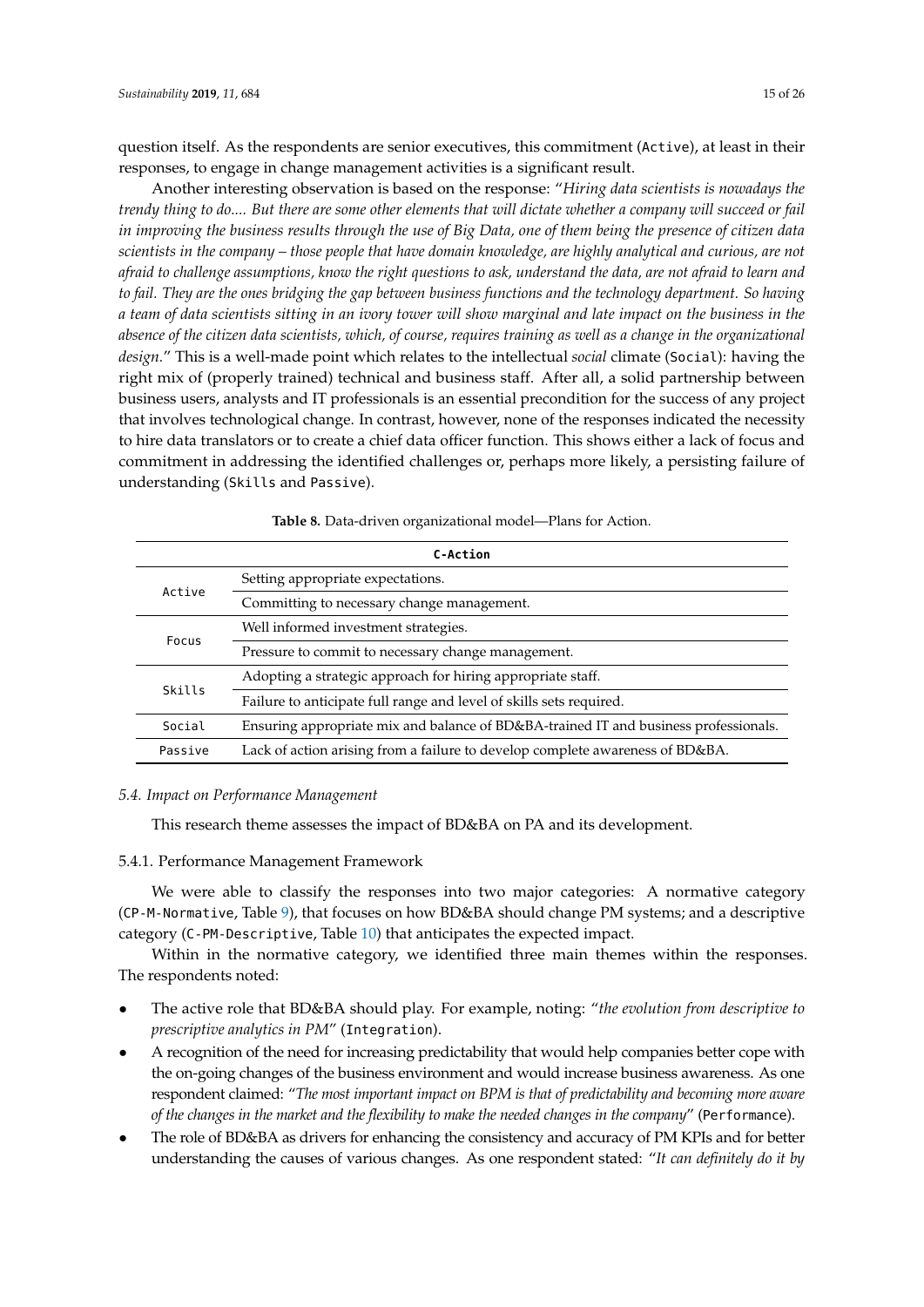*increasing the consistency and accuracy of the KPIs and speeding up the understanding of the cause for certain changes in KPIs*" (Performance).

- A focus on the need for a more efficient and flexible PM system that will contribute to a broader business perspective, without specifying what this means or implies: "*Implementing BD and BA in a company can relieve the business opportunities, improving areas needed and more efficiency, swiftness and flexibility,*" and "*It would offer a global view and many more perspectives and viewpoints*" (Development).
- That BD should be capable of providing any kind of relevant information, if decision-makers actually know what to look for. One respondent's recommendation is to "*change the way performance management reports are designed and then use Big Data to fulfil the needs*" (Integration).

It is interesting to note the emphasis that managers place on the active role of the decision maker in this process, in the context of the weakening role of knowledge—when viewed as experience, intuition, and judgement—and the increasing power of data in the decision-making process. Even if data can respond better to our questions, it is still our role to formulate the right questions.

Within the descriptive category (C-PM-Descriptive), the respondents await increasing efficiency (Efficiency) and timeliness (Timeliness) from the decision-making process, the better fulfilment of KPIs, and on-time decisions for on-going challenges. Relevant responses here included:

- "*Drive more efficient decisions, increasingly offer support for customized decisions.*"
- "*Business Analytics will gradually replace repetitive and non-complex tasks and therefore the performance management will be focused on complex areas which usually require significant judgement.*"
- "*Achieving the sales and delivery targets through all kinds of consulting solution will result in the end in a better performance management evaluation. Big Data and BA can play a big role from now on.*"
- "*In our customers companies we believe Big Data and Business Analytics are essential for getting quick info regarding their company performance and take data-driven decisions to stay productive and profitable.*"

There were also some irrelevant opinions for our purposes. For example, one respondent refers to automated decision making: "*But I glimpse a future where more and more business decisions are being automatized and left for the algorithms to handle. One obvious example would be everything related to stock management. Or pricing policies.*" These matters go beyond our current investigation.

We can conclude that the shift from "past-oriented data" to future perspectives and predictions is the major expected value of a data-driven PM system.

<span id="page-15-0"></span>

|             | C-PM-Normative                                                                                                             |
|-------------|----------------------------------------------------------------------------------------------------------------------------|
| Integration | Embedding prescriptive and predictive analytics within the organization's approach to PM.                                  |
|             | Changing the approach to PM to align with the results of BD&BA.                                                            |
|             | Improving predictability and awareness of levels and changes in organizational performance.                                |
| Performance | Improving the accuracy, relevance and consistency of performance measures.                                                 |
| Development | Utilizing the results of prescriptive and predictive analytics in the area of PM for strategic organizational development. |

| Table 9. Impact on PM—Normative dimension. |  |
|--------------------------------------------|--|
|--------------------------------------------|--|

**Table 10.** Impact on PM—Descriptive dimension.

<span id="page-15-1"></span>

|            | C-PM-Descriptive                                                                |
|------------|---------------------------------------------------------------------------------|
| Efficiency | Utilizing the results from the approach to PM to better inform decision making. |
|            | Allowing data to directly drive decision making (or at least part of it).       |
| Timeliness | Allowing the approach to PM to increase agility and productivity.               |

# 5.4.2. Business reporting

Most of the answers in this area did not provide a specific solution, but rather highlighted the expected features and capabilities of the new reports (C-PM-Visualization, Table [11\)](#page-16-0). For example,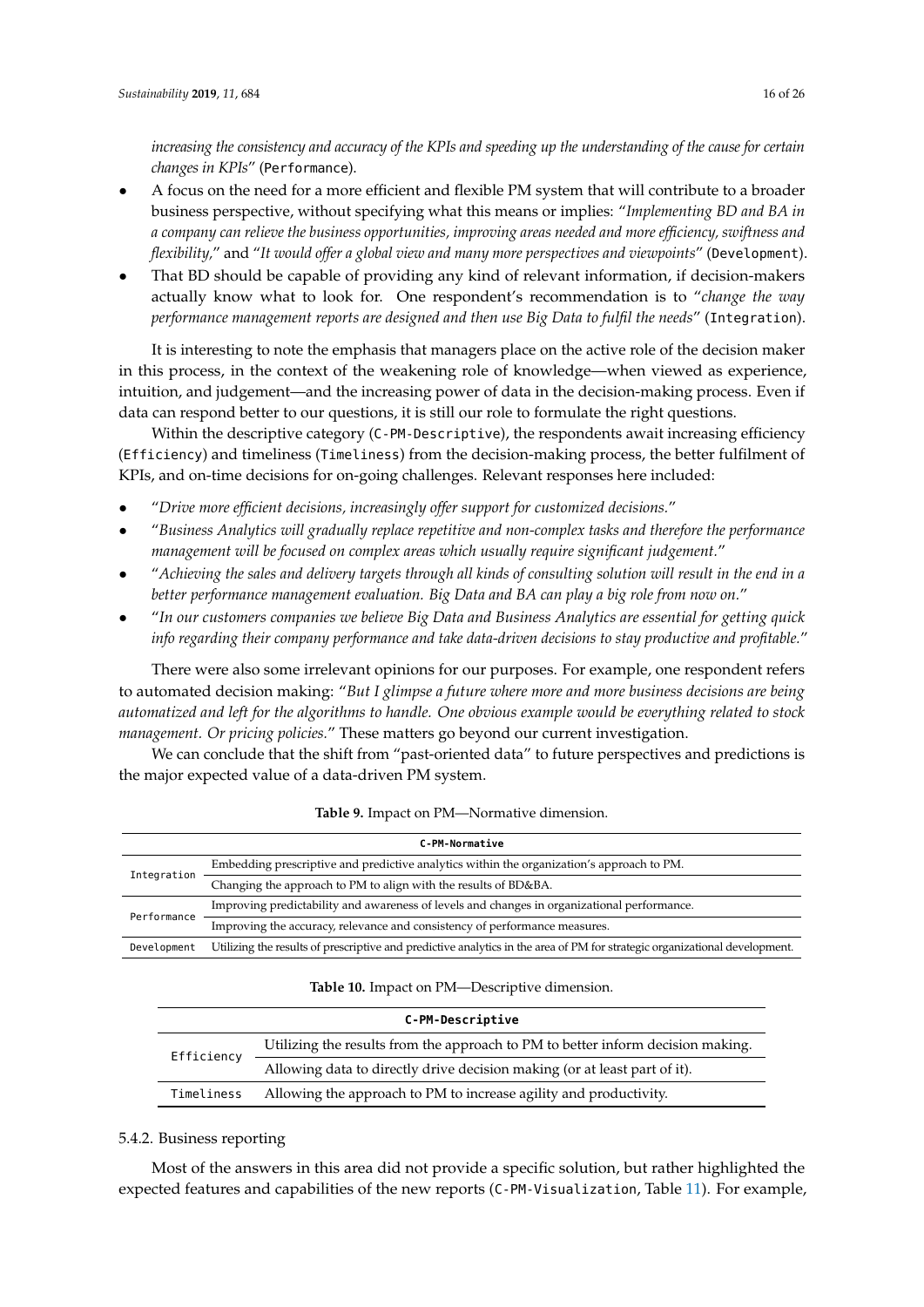one respondent stated that he expects BD&BA to "*improve the objectivity level and reports' quality, allow deep dives and improve the prediction process*" (Performance). Other expectations refer to a simplified PM system and to improved predictions: "*They will simplify the process and make it easier to reach to more objective conclusions*" (Efficiency), as well as to provide "*an accurate view about the performance of a company*" (Performance). According to our respondents, BD&BA might be more helpful if they could become increasingly relevant for the measurement system. Flexibility was again stressed as a desirable characteristic of a future PM framework (Timeliness).

One respondent emphasizes, as most important improvement, the ability to simulate future scenarios on-time, which would maximize business capacity in order to reach separate objectives: "*The biggest improvement to them would be the ability to simulate the future based on different scenarios that the user (the consumer of reports) could easily play with. And of course, directly suggest potential courses of action with the aim of maximizing various set objectives (such as short/long term profitability, capture market share, etc.)*." (Development).

Another respondent stated that a "*balance scorecard is merely useless in terms of significance if it does not come with tools to indicate quickly why certain performance has changed,*" which indicates an important need for a more complex "*management tool-box,*" as part of the balanced scorecard (Performance).

One of the most relevant answers was metaphorical, a comparison with the evolution of car dashboards: "*I would use the analogy with a car—even if you take a car manufactured in the 60s or one from today the dashboard will provide the same basic data (speed, fuel level, engine temperature* . . . *). Majority of the cars will even have the information displayed in the same way. The difference comes from the hundreds of sensors a car has today and the real time information they provide that allow a safer and more pleasant ride. In some cases, the car will even take action in your behalf—breaking in case of an imminent collision. If we take the analogy back to the business world, the performance management reports give you the current status of your business, while Big Data are the sensors alerting you of the changing conditions.*" Clearly, in order for this analogy to hold, the BD&BA need to be wholly and properly embedded within the organization (Integration).

<span id="page-16-0"></span>

| C-PM-Visualization |                                                                                                             |  |  |  |
|--------------------|-------------------------------------------------------------------------------------------------------------|--|--|--|
| Integration        | Fully embedding BD&BA within the organization in order to drive visualization and reporting more generally. |  |  |  |
| Performance        | Development of appropriate analytic tools to drive performance reporting.                                   |  |  |  |
|                    | Improving the accuracy of BD&BA-informed reporting.                                                         |  |  |  |
|                    | More detailed reporting through deeper BD&BA analyses.                                                      |  |  |  |
| Development        | Using BD&BA for scenario planning to inform strategic organizational development.                           |  |  |  |
| Efficiency         | Improved BD&BA-driven reporting.                                                                            |  |  |  |
| Timeliness         | Development of rapid and flexible reporting.                                                                |  |  |  |

|  |  |  | Table 11. Impact on Business reporting-Visualization. |  |  |
|--|--|--|-------------------------------------------------------|--|--|
|--|--|--|-------------------------------------------------------|--|--|

BD&BA will impact business reporting through its capability to better simulate future scenarios. This will enable the entity to simultaneously engage in separate actions (objectives) in a more effective way. It will shift focus from an analysis of the past to proposals for future data-driven scenarios, allowing the multidimensional analysis to be used cross-functionally. The model indicates that there is generally good awareness of the ways in which reporting will be and should be valuably improved.

# *5.5. Data in the Decision-Making Process*

It is generally considered that in a BD world, data offer insights that should not be doubted. However, knowledge is required to make sense of the solutions provided by BA to address the right data and also to define the conceptual need for the analytics themselves.

Our interest was to examine the attitudes of managers towards the balance between data, knowledge, and decision making, in the new data-driven paradigm.

Our analysis, set out in detail below, indicates that *trust*, whether considered directly (Section [5.5.1\)](#page-17-0) or indirectly through the alignment between data and intuition (or experience), is the fundamental category (C-Trust, Table [12\)](#page-18-0).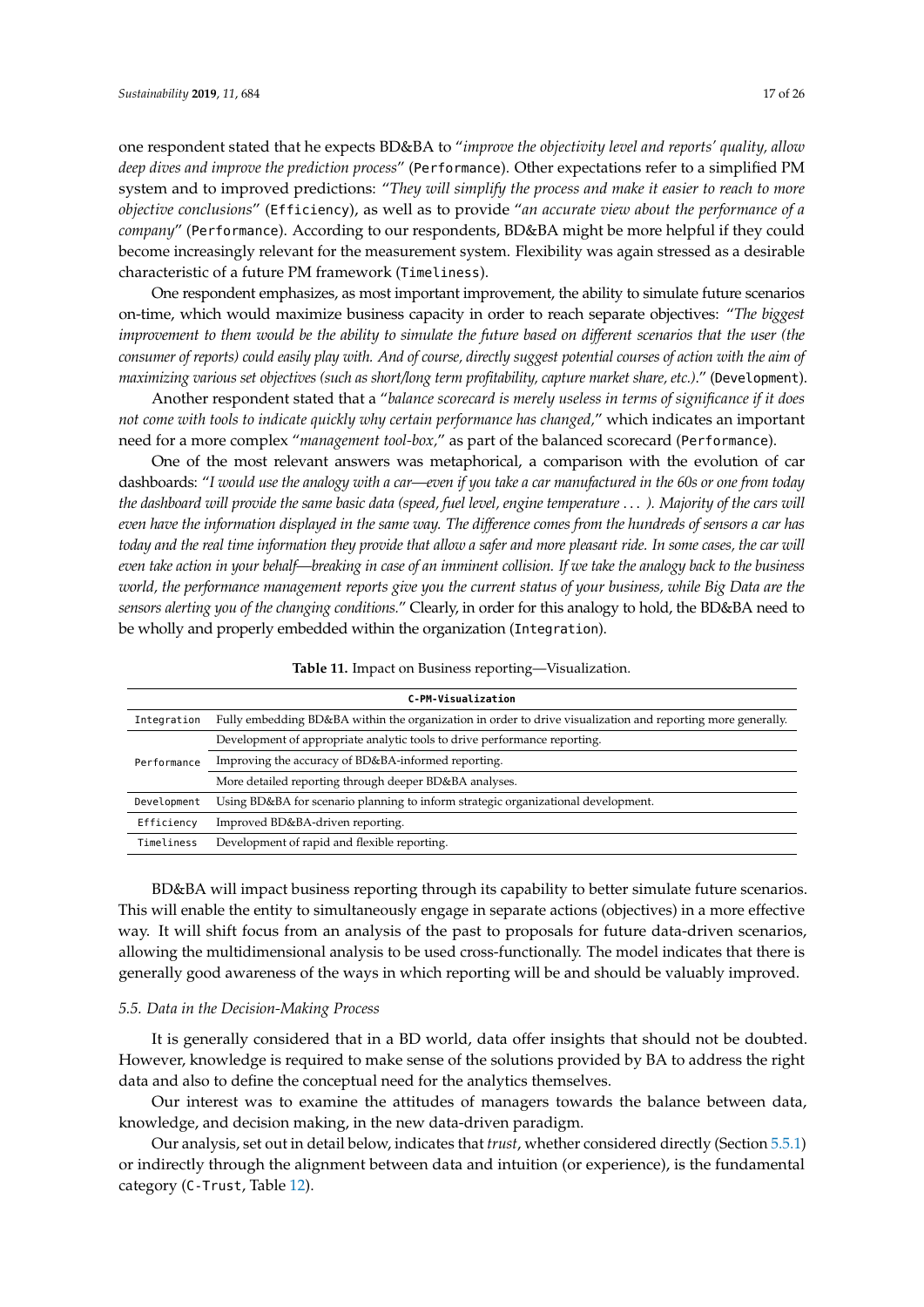# <span id="page-17-0"></span>5.5.1. Trusting Data

The majority of the respondents were aware of the essential role of data for their informational needs in the decision-making process. However, there is also a general tendency to question data quality and accuracy. This suspicion regarding the available data was related to the quality of data stored in their existing information systems.

Generally, managers recognized the active role people play in effectively making sense of data. As one respondent answered, "*Data is giving you as much information as you are able to ask from it so it is vital that you know your domain and you fully understand the data you are analyzing, otherwise you might end up taking the wrong decisions.*"

There were also respondents who do not consider data to be important—as one of them answered "*Data is history. History is not the best way to predict the future.*" It is interesting to note that this answer is not related to BD, which is real-time, streaming data, but with historical data available in different storage structures within the organization.

Others did not trust evidence in the decision-making process. As one respondent answered: "*I treat the evidence with scepticism.*"

All these responses are a stark indication of a significant weakness in understanding the nature and implications of BD&BA (Passive).

#### 5.5.2. Data Alignment

One of the more critical aspects of BD is its impact on decision making, and who gets to make these decisions. We were interested to see to what extent the executives were openly data-driven and ready to discount their own intuition when the data contradicts it.

We found that people generally relied too much on experience and intuition and not enough on data. Executives were not ready to allow themselves to be overruled by the data (Priority).

- "*When data are contradicting intuition/experience I'm relying on intuition.*"
- "*It's not a matter of trust, and more a matter of feeling, the data are only for support, the final decisions is based more on experience.*"
- "*Experienced management understands the business; they can easily spot gross or not so obvious inconsistencies in the data. We are not at the point where we can blindly rely on the data shown.*"

However, it is interesting to note that some respondents followed the expected approach to a BD transition when confronted with a decision context—by looking at the evidence first (followed by a deeper analysis of it) and then making appeal to their expertise and intuition (Priority).

- "*I look at the data first. If data would contradict my intuition this would be the first sign I need to dig deeper or include additional data in the analysis.*"
- "*I would validate the data from other sources.*"
- "*I would first question the accuracy of the data.*"
- "*When I make a decision 80% is based on data and 20% is based on intuition and experience.*"

An interesting response is: "*Data and intuition go usually hand in hand, a human person models data structures based on his experience/insight or intuition and afterwards the data confirms or corrects the intuition or expectation.*" However, this relates to data that is structured and stored accordingly, and not with BD, which is mostly unstructured. This indicates a misperception regarding the meaning and implications of BD (Priority and Passive).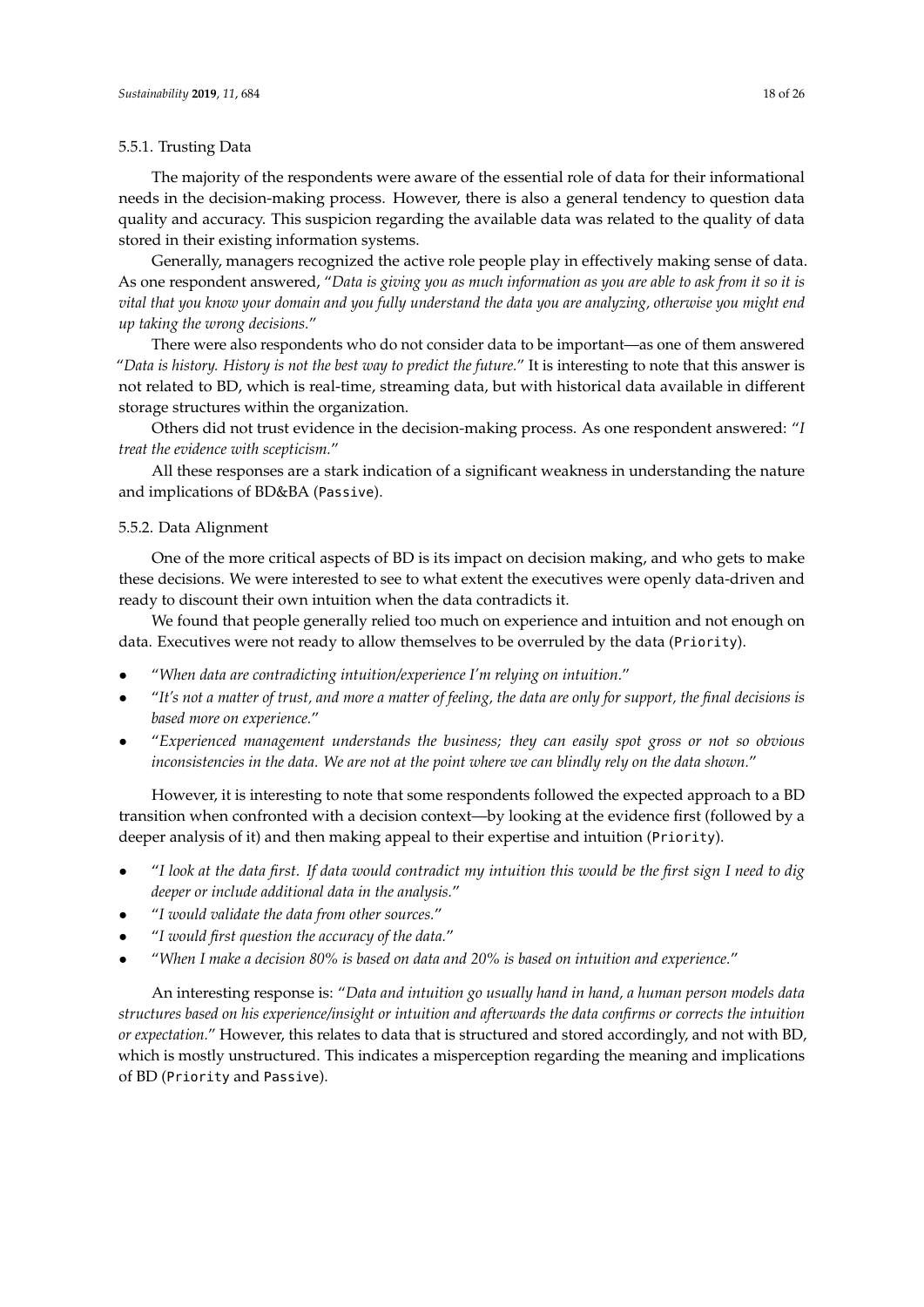<span id="page-18-0"></span>

|          | <b>C-Trust</b>                                                                              |
|----------|---------------------------------------------------------------------------------------------|
| Priority | Strong: Experience takes priority over data.                                                |
|          | Weak: Experience is modulated by data.                                                      |
| Passive  | Failure to comprehend the implications of moving to a BD&BA-driven decision-making culture. |

#### **Table 12.** Data alignment.

# *5.6. Discussion*

The model we develop in this section distils the content of the responses we obtained from the executives we surveyed and provides an additional organizational structure of this content in terms of 9 major focus areas (categories) subsuming a set of 17 interrelated and overlapping concepts.

It is very important to note that the emergent theoretical structure is a *graph* and not a *tree*; some concepts appear under more than one category and should be understood to indicate a significant connection under distinct headings. Such a connection may be confirmatory or they may stand in opposition to one another across categories or even within a category. These connections and relationships are a major feature of the model, revealing key areas of importance that are not evident from the raw data or from an informal analysis. We now use these to organize our discussion here, and for our conclusions in Section [6.](#page-20-0)

# <span id="page-18-1"></span>5.6.1. Passivity

By far the most striking emergent structure in the model concerns the concept Passive. This appears under no fewer than five of the nine categories. Specifically, we have: C-Awareness:Passive, C-Impact:Passive, C-Approach:Passive, C-Action:Passive, and C-Trust:Passive. We deal with this first, as it has implications for most of the areas that we cover below.

There are a series of distinct and more-or-less serious issues concerning passivity. First, there is evidence of companies who have not recognized the importance of BD and may suffer consequences as a result. Within organizations, there is a cultural distinction between those whose employees are proactive in this space and those where employees are either reactive and instructed (C-Awareness:Passive).

Second, there is evidence of organizations that *know what they do not know* and are taking up various positions to address that. These companies are self-educating, and, for example, proactively engaged in training (internally and externally). In the absence of full competence and external best practices, they vary in their current degree of commitment (C-Approach:Interested and C-Approach:Skeptical).

Third, and of most concern, there is evidence of organizations that *do not know what they do not know*. This is clear from responses that indicated misunderstandings and faulty strategy. For example, there is evidence that some organizations were failing to assess their real opportunities (C-Impact:Passive) and were not taking appropriate actions (C-Action:Passive), e.g., in committing to change, investing wisely, and developing appropriate human resource roles and skills.

Finally, and as we now turn to in more detail, there is evidence that deep consequences of adopting BD&BA in PM, specifically the *nature* of the data involved and its *normative role* in decision making, were not at all well understood and that this lack of understanding is, itself, not currently recognized. The most common misunderstandings relate to the nature of BD, in terms of necessary accuracy and its degree of structuring. Considering that the interviewees had been exposed to these subjects during their MBA studies, this misconception is quite concerning.

All these matters regarding passivity, whether due to oversight or lack of understanding, have important implications that we discuss in Section [6.](#page-20-0)

# 5.6.2. Trust

The category C-Trust covers some key findings of this research. Managers were not yet willing to fully trust data and to let it replace their judgments or intuitions in a particular decision-making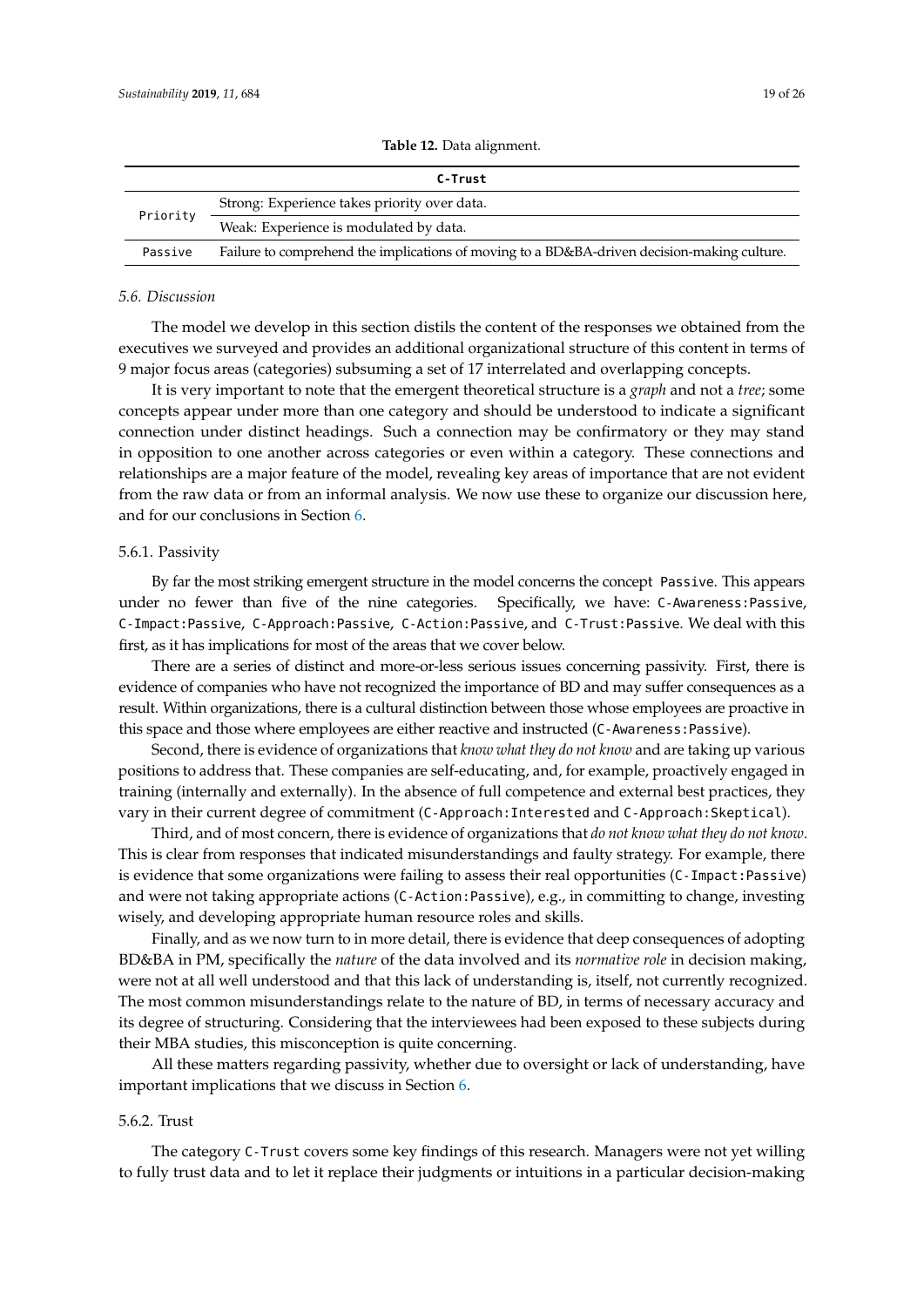context (especially when that data contradicts their judgment and intuition). However, they relied heavily on data and they needed data to support their actions: they looked for data to support their actions; however, in these cases, the most common approach is to question the data and not to question their judgments.

The general lack of trust in data accuracy and quality is another aspect that requires attention. BD does not need to be precise and accurate, but the managers' attitudes towards data reflected their existing experience and their frustrations relating to the data that they currently use (structured data, stored in organizations' data bases and data warehouses).

At present (C-Trust:Priority) managers either remained (strong) wedded to existing priorities in which their experience is normative with respect to the data, or (weak) were somewhat ambivalent regarding the priority of their experience and instincts with respect to the data. Taking the data as normative is currently not an attitude that is present. In part these matters are consequences of C-Trust:Passive, i.e., fundamental misunderstandings regarding BD&BA, which we covered in Section [5.6.1,](#page-18-1) above.

This is perhaps to be expected, as data-driven organizational models are only in their infancy and current mental models are still trapped in the paradigm of small data, in which all the analytics are mostly based on causalities. However, any initiative aimed at establishing a data-driven culture has to consider people's current attitudes and how these can be modified to accept and empower data. Research results such as this can contribute directly to the development of appropriate initiatives.

#### 5.6.3. Approach

The managers responding to our reflection guide fell quite clearly into three main categories. However, these self-identifications are modulated by issues (C-Approach:Passive) that we discussed in Section [5.6.1,](#page-18-1) above: They position themselves based on their current understanding, which may to some extent be flawed.

However, notwithstanding those considerations, we note those who are committed (C-Approach:Interested) sometimes lack good examples of best practices in order to take that desire to fully commit toward forward action. In some cases, this lack of best practices has resulted in managers presently taking a more conservative position (C-Approach:Skeptical), among others who have concluded that there are no benefits at all from embracing an approach to PM based on BD.

On the other hand, and perhaps driving the agenda, are the proselytes (C-Approach:Enthusiast), mostly from IT companies, who are working both intra- and inter-organizationally to develop awareness (C-Awareness:Active) and the best practices that other, mostly non-IT-based companies, feel are currently lacking.

#### 5.6.4. Performance Management

Many of the overlapping concepts arise under the general rubric of performance management, our main focus in this paper. This confirms our initial assumption relating to the timeliness of PM as a focus for investigating a data-driven approach.

There is currently a tension in terms of focus: where to place attention. As a limiting factor, there are concerns about a lack of focus, in organizational vision and commitment, and in the organization's ability to respond rapidly to the changing circumstances (C-Limits:Focus). In contrast, there is also evidence that some are recognizing that a clear agenda of investment and deep organizational change is warranted (C-Action:Focus).

There is a similar tension in the area of skills: who to hire and what capabilities are required. A lack of available talent in the market, mostly technical but also business-oriented, is seen as a limiting factor (C-Limits:Skills). However, there was recognition that a strategic approach is required. Unfortunately, this was accompanied by a failure to understand exactly what skill sets are needed, the implications of which we take up fully in Section [6](#page-20-0) (C-Action:Skills). Associated with this was the very limited evidence we obtained in the area of privacy (C-Limits:Privacy).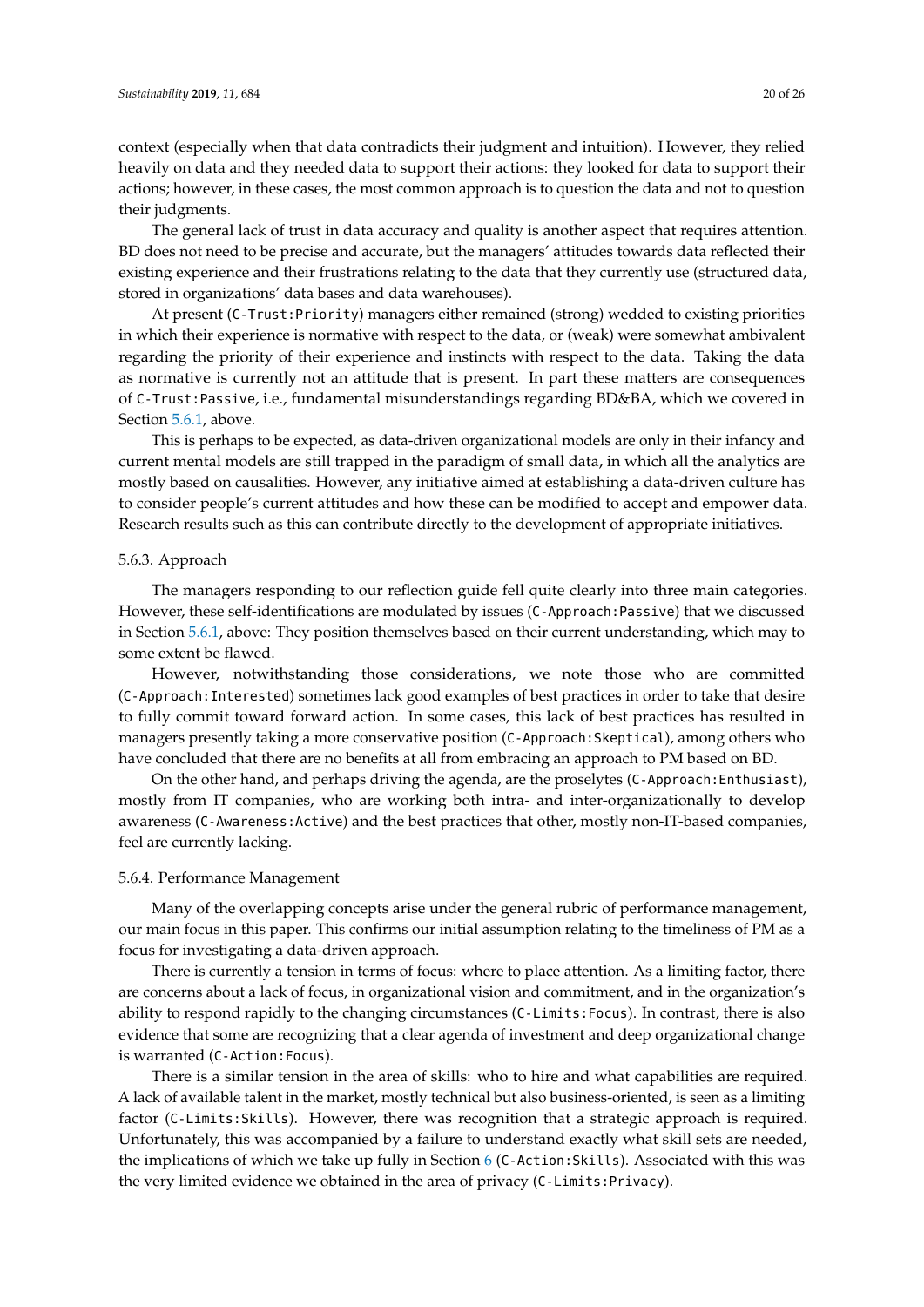There was a rich understanding of the benefits of BD&BA in PM. First, the way in which new approaches to PM should be embedded in the organization (C-PM-Normative:Integration), the contribution new approaches to PM should directly impact on performance and its indicators within the organization (C-PM-Normative:Performance), and ways in which new approaches to PM should lead to the strategic development of the organization (C-PM-Normative:Development). These general normative views are extended by what were seen as specific and related requirements for business reporting (C-PM-Visualization:Integration, C-PM-Visualization:Performance, and C-PM-Visualization:Development).

In addition, there were clear expectations of benefits. These mostly concerned efficiency and timeliness (C-PM-Descriptive:Efficiency and C-PM-Descriptive:Timeliness) both generally and, in particular, for performance management (C-PM-Visualization:Efficiency and C-PM-Visualization:Timeliness). Specifically, these expectations concern more agile and informed decision-making.

#### <span id="page-20-0"></span>**6. Conclusions**

This paper has explored executives' perceptions regarding the transformations of their business environments generated using BD&BA and their expectations regarding new data-driven PM models. Any initiative to implement a data-driven culture within organizations should be first considered from a managerial approach. We believe this is a first attempt to explore the consistency between PM and BD&BA from this non-technical perspective.

In order to address the research questions and the more specific themes of our research framework (Section [3\)](#page-5-0) we invited executives from 21 Romanian organizations to reflect on a range of issues relating to BD&BA and their impact on organizations, with a particular focus on PM. As the success or failure or of any organizational change prompted by new information technologies depends primarily on the perceptions, understanding, and attitudes of the people involved, we considered a qualitative approach to be the most appropriate for our needs. We adopted a methodology based on GT and developed, as a research instrument, a reflection guide (Section [4\)](#page-6-0).

The data arising from the responses was subject to analysis resulting in a conceptual model comprising 9 general categories and 17 interrelated and overlapping concepts. This model provides both a summary of the main themes that emerge from the responses, together with a structure that provides useful indications of relations between various concepts between and within the categories. We presented our findings, based on the data as represented in the conceptual model, in Section [5.](#page-7-0)

We devote the remainder of this concluding section to what we see as the management implications of our findings (Section [6.1\)](#page-20-1), limitations of the current investigation (Section [6.2\)](#page-22-0), and finally, to our future research directions (Section [6.3\)](#page-22-1).

#### <span id="page-20-1"></span>*6.1. Managerial Implications*

#### 6.1.1. Raising Awareness and Understanding

One of our most important findings concerns the level of understanding of these new technologies. We found that the passive attitude is determined mostly by ignorance, self-assessed or otherwise, and manifested in different ways: failures of knowledge, of understanding, and of self-assessment.

This result has broad implications. We generally identify managers as holding exclusive responsibilities for implementing the data-driven culture within their organizations. However, there are other stakeholders that have to support these processes. The education system, for example, should address this problem. Currently, universities are struggling to design programs to prepare data scientists, as there is a wide recognized lack of such professionals, as identified in our findings. They should, however, offer programs to prepare managers, ensuring that they have the appropriate knowledge and skills to effectively approach and manage data-driven businesses.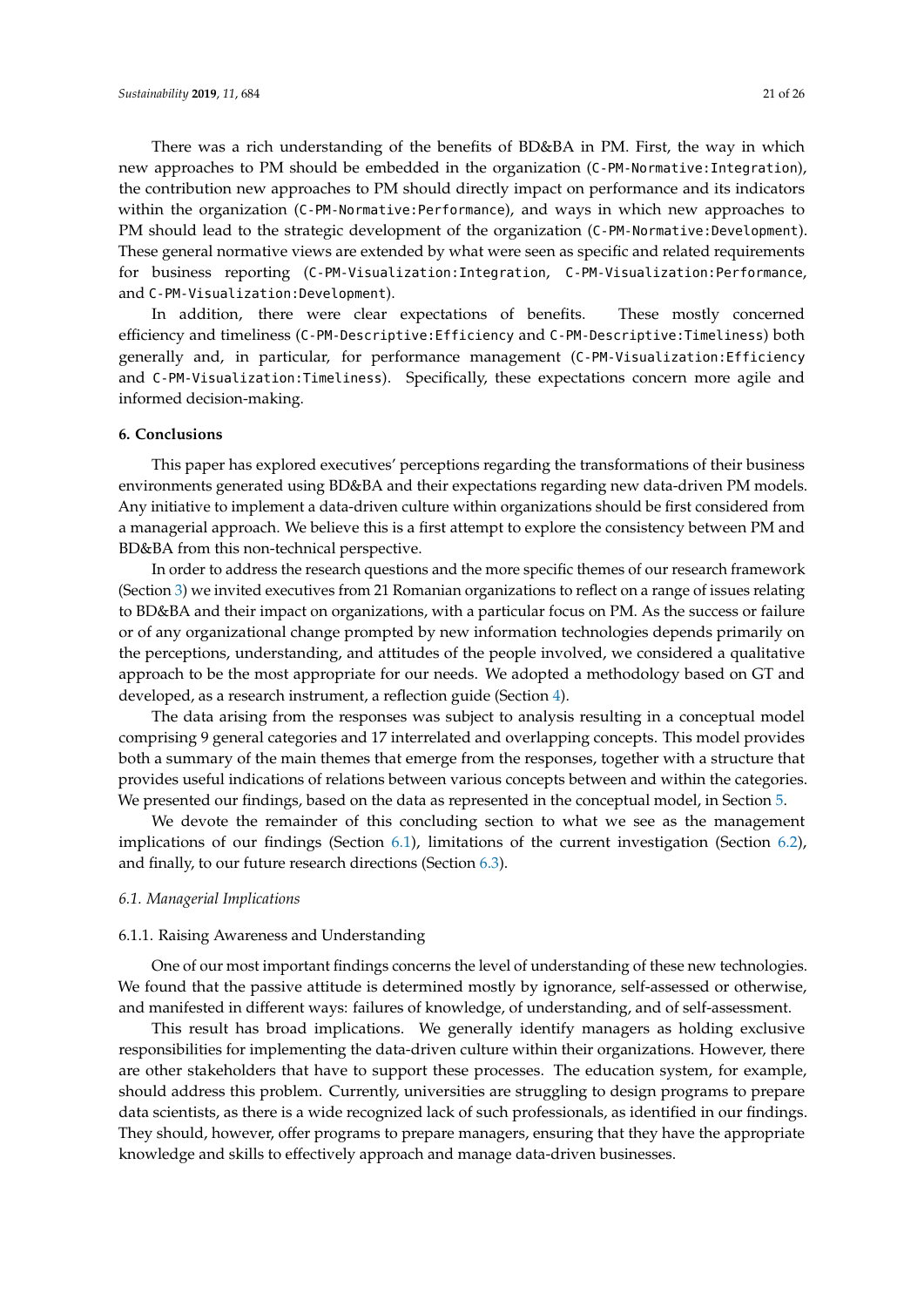From a managerial point of view, it is important to be appropriately positioned within one of the approach categories that we identified, before taking any further action regarding BD&BA. We are aware that this is not a simple task. First, it is hard for people to recognize that they actually do not know and understand things that they believe they do. Second, it is equally difficult to reconsider your position relating to BD, as the dynamic of transformations related to it is very high. Third, there are cases in which the managers' skepticism is determined by a thorough analysis of the appropriateness and benefits of using BD&BA in their businesses; an attitude that, if supported by a solid analysis, is a wise one.

# 6.1.2. Setting Goals, Assessing Benefits, and Understanding Limitations

A clear and detailed definition of the organization's business goals and context is crucial, as is an appropriate assessment of the benefits and limitations of BD&BA.

It is very important to recognize that the process of becoming data driven, like any other IT project in an organizational context, is primarily directed to a business, and not to a technology goal. This issue can easily be overlooked, as BD is still a somewhat fashionable concept.

Managers should not expect BD&BA to solve all their problems, both identified and unidentified. They have to clearly define their problems, formulate the questions, and indicate what data should be explored in order to respond to them. Data will bring useful insights and, more importantly, actionable information only if the entire exploration process is set in the right business context.

Any BD initiative should be carefully evaluated in terms of potential benefits and limitations in the particular business context addressed. Managers should not overestimate BD and have unrealistic expectations.

# <span id="page-21-0"></span>6.1.3. Learning to Trust Data

The new data-driven paradigm almost seduces organizations with the promise of new and valuable insights. At the same time, it weakens the decision-making role of the currently accepted "decision-maker," but without reducing their responsibilities for those decisions. This clearly raises social, and especially ethical, issues that companies need to address. There also remain challenges in establishing an appropriate alignment between data and decision maker: finding the right balance between the evidence coming from data versus human knowledge in decision making.

According to our findings, these issues of data alignment are the most critical issues raised by BD&BA. However, this is difficult in the absence of best practices, reliable testing of data, and appropriate education. Such practices, tests, and training opportunities need to be developed.

# <span id="page-21-1"></span>6.1.4. Commitment to the Data-Driven Culture

Our findings suggest that organizations should:

- Understand what BD implies and what the potential benefits are for the organization.
- Design a comprehensive strategy. Implementing a data-driven decision-making model at the organizational level needs an integrated and broad approach.
- Inspire others, share best practices, and design and implement BD&BA projects in areas that can most easily be mastered. Our findings suggest that PM is a good choice.
- Develop and implement human resources policies to attract and hire data specialists, including not only data scientists, but also other roles, such as data translators, which our findings suggest are not yet well understood.
- Create a collaborative environment: our findings isolated commitment to integration and embedding a culture of BD&BA within the organization as crucial.
- Measure and monitor the results: our findings suggest that this is one important way to improve trust in data and to develop an appropriate alignment between data and decision maker (see also Section [6.1.3,](#page-21-0) above).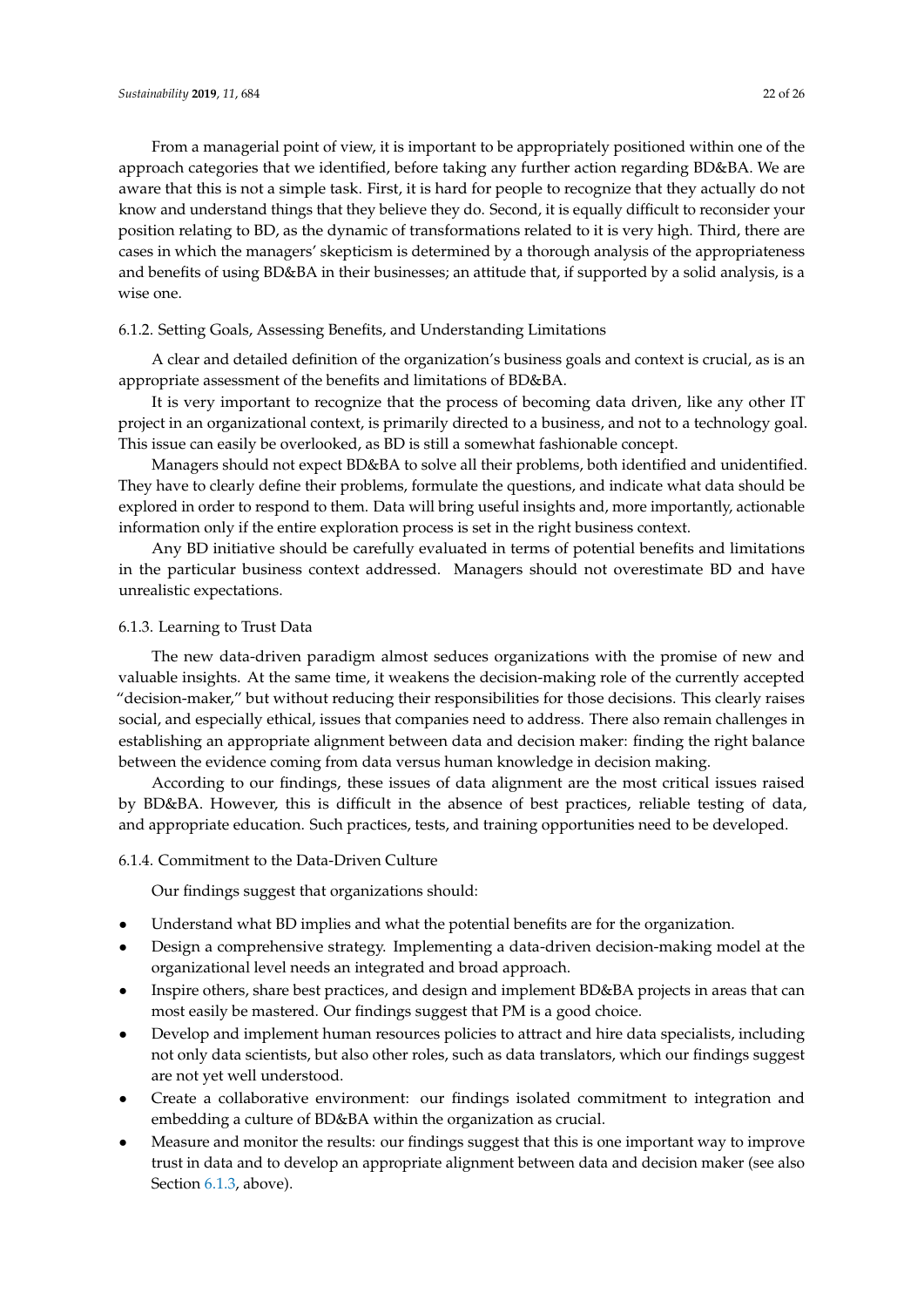As we have discussed in the body of the paper, it is already clear that change management plans can benefit from the results we have obtained, but it is equally clear that these plans will be very challenging to develop and to implement. The process of transitioning to a data-driven organizational model is new, complex, and currently there are few best practices to guide it. If the themes discussed in this article were explored further, and more deeply; for example, by canvassing views from multiple respondents at differing levels and with differing responsibilities, more refined conclusions might be drawn, providing further guidance for the development of change management strategies (see also Section [6.3,](#page-22-1) below).

It is worth noting that, despite significant differences in understanding, maturity, attitude, and engagement, all managers have a great interest in BD&BA and their impact on businesses. This is reflected in the observation that all of our respondents asked us to share the results of our study with them because they see them as useful to their future development.

#### <span id="page-22-0"></span>*6.2. Limitations*

A total of 21 participants engaged with our research. Although this is not a large number of individuals, they represent 21 different companies of different industries, size, and type. Most of these companies are part of important multinational groups. As the respondents hold senior, and consequently, influential positions, we have elicited views that currently condition the role of BD&BA within their organizations.

We would have wished to be in a position to compare our findings with similar studies in other locations. There is, however, almost no relevant published research to date. Most closely relevant are References [\[2\]](#page-23-1) and [\[28\]](#page-25-2). The former is a U.S.-based survey. However, 55.6% of the respondents were chief data officers, 15.3% were chief analytics officers/chief data scientists, and 13.9% were chief information officers. This IT-focused constituency does not constitute a good match for our own, which specifically sought to gauge opinion mostly from business executives. The latter is potentially more relevant in terms of the class of respondents. However, this case study involves just one multinational company, seeking to uncover differences in perceptions and attitudes *within* a company rather than *across* a range.

#### <span id="page-22-1"></span>*6.3. Future Research*

A number of future research directions emerge from our findings. First, the very strong results concerning passivity suggest the need for a deeper analysis, with a view to establishing appropriate management and broader, social, interventions. Those findings concerning institutions' self-assessed weaknesses of understanding should be considered further, with investigations being generalized to providers of such knowledge, e.g., the role and challenges raised for the education system—in particular, the Universities—in this context. Those findings concerning the failure of organizations to self-assess weaknesses in their understanding are more challenging, but appropriate research methodologies need to be developed and implemented in order to explore this further. Such investigations should refine our findings concerning appropriate skill sets, roles, and their shortages.

Second, a deeper analysis of how and to what extent PM models need to be reviewed and reframed in the BD era is required. There is considerable evidence of enthusiasm for this aspect of BD&BA, and our findings show that many organizations have quite clear ideas about what they should expect and what they would like to see emerge from greater integration. However, more needs to be done here.

Third, the issue of trust is an important area emerging from our findings. As we discussed in Section [6.1.3,](#page-21-0) finding the right balance of trust between data and decision maker, for optimum performance is a major challenge, and one that would benefit from a thorough investigation of practices, as they continue to develop.

Fourth, our findings revealed issues, such as privacy, concerning the ethical and social issues relating to BD and to the "datafication" of the economic environment. These are clearly of major importance but were not by any means central to our current work. A targeted investigation in this area would be valuable.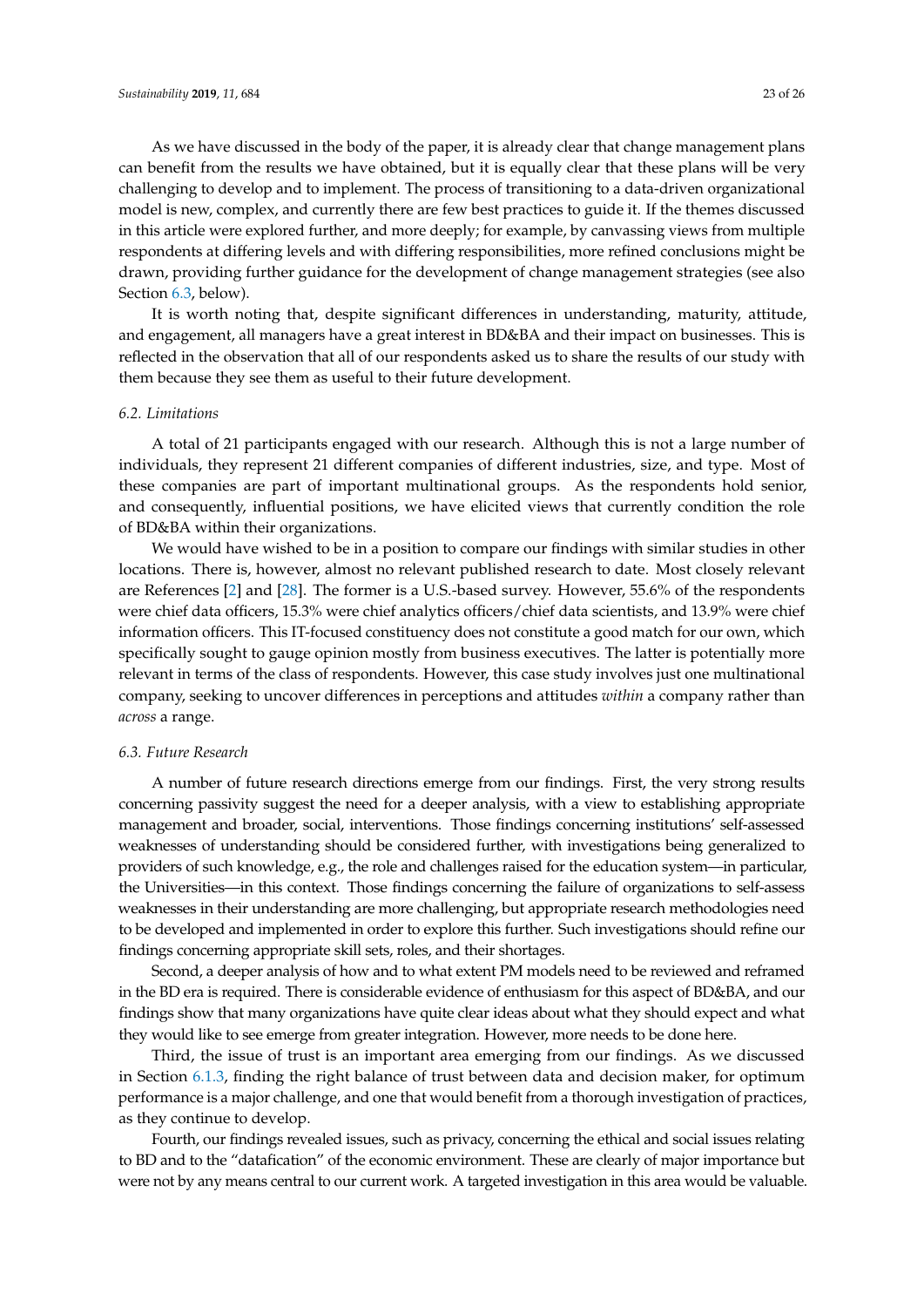Finally, in line with our comments in Section [6.1.4,](#page-21-1) a parallel investigation to that cited in Section [6.2](#page-22-0) [\[29\]](#page-25-3) that takes an in-depth investigation into a single large organization would provide an opportunity for a point-by-point comparison with the prospect of general results.

**Author Contributions:** Conceptualization, I.B.P.; Methodology, I.B.P and A.D.; Validation, I.B.P, A.D. and O.S.; Formal Analysis, I.B.P.; Investigation, I.B.P, A.D. and O.S.; Data Curation, I.B.P, A.D. and O.S.; Writing-Original Draft Preparation, I.B.P.; Writing-Review & Editing, I.B.P. and A.D.; Visualization, A.D.

**Funding:** This research received no external funding.

**Acknowledgments:** We wish to thank our reviewers for the detailed and useful feedback we received, which significantly improved the paper. All remaining weaknesses are, of course, the responsibility of the authors.

**Conflicts of Interest:** The authors declare no conflict of interest

# <span id="page-23-3"></span>**Appendix A**

Reflection Guide:

Regarding managers' opinion of Big Data and business analytics and their impact on performance management processes

This reflection guide aims to investigate management attitudes towards business analytics and Big Data and its relationship to performance management. This is an anonymous survey and the answers will be used only for academic purposes.

- 1. How have you and those in your company become aware of the potential opportunities and benefits offered for the business by Big Data and business analytics?
- 2. In what ways and to what extent would you describe your company as already being a data-driven organization?
- 3. When considering your company's strategic needs as a data-driven organization, what resources do you currently see as limiting factors? For example, the availability of data itself, the required skills to process it effectively, identifying opportunities for obtaining business value from data, management attitude, employee attitude, etc.
- 4. In the context of your previous answer, what plans are your company considering, in order to address the challenges that you have identified? For example, hiring specialist staff (data scientists), training activities, change management activities, changes to IT systems and processes, etc?
- 5. Business performance management systems are currently based on business intelligence technologies. In what ways do you see Big Data and Big Data analytics as contributing to business performance management systems?
- 6. In what ways do you see Big Data and business analytics changing your approach to performance management in your company?
- 7. In what ways do you see Big Data and business analytics reshaping the content and significance of performance management reports (for example, balance scorecards and dashboards)?
- 8. To what extent do you trust evidence coming only from data when you make a decision? What would you do if the data contradicts your intuitions and prior experience in a particular situation?

# **References**

- <span id="page-23-0"></span>1. Davenport, T.H.; Harris, J.; Abney, D. *Competing on Analytics: The New Science of Winning*, rev. ed.; Harvard Business Review Press: Boston, MA, USA, 2017.
- <span id="page-23-1"></span>2. Bean, R. How Big Data and AI are Driving Business Innovation in 2018. *MIT Sloan Management Review*. 2018. Available online: [https://sloanreview.mit.edu/article/how-big-data-and-ai-are-driving-business](https://sloanreview.mit.edu/article/how-big-data-and-ai-are-driving-business-innovation-in-2018/)[innovation-in-2018/](https://sloanreview.mit.edu/article/how-big-data-and-ai-are-driving-business-innovation-in-2018/) (accessed on 15 January 2019).
- <span id="page-23-2"></span>3. Columbus, L. Charts That Will Change Your Perspective of Big Data's Growth. *Forbes*, 23 May 2018. Available online: [https://www.forbes.com/sites/louiscolumbus/2018/05/23/10-charts-that-will-change](https://www.forbes.com/sites/louiscolumbus/2018/05/23/10-charts-that-will-change-your-perspective-of-big-datas-growth/#7f2d84982926)[your-perspective-of-big-datas-growth/#7f2d84982926](https://www.forbes.com/sites/louiscolumbus/2018/05/23/10-charts-that-will-change-your-perspective-of-big-datas-growth/#7f2d84982926) (accessed on 15 January 2019).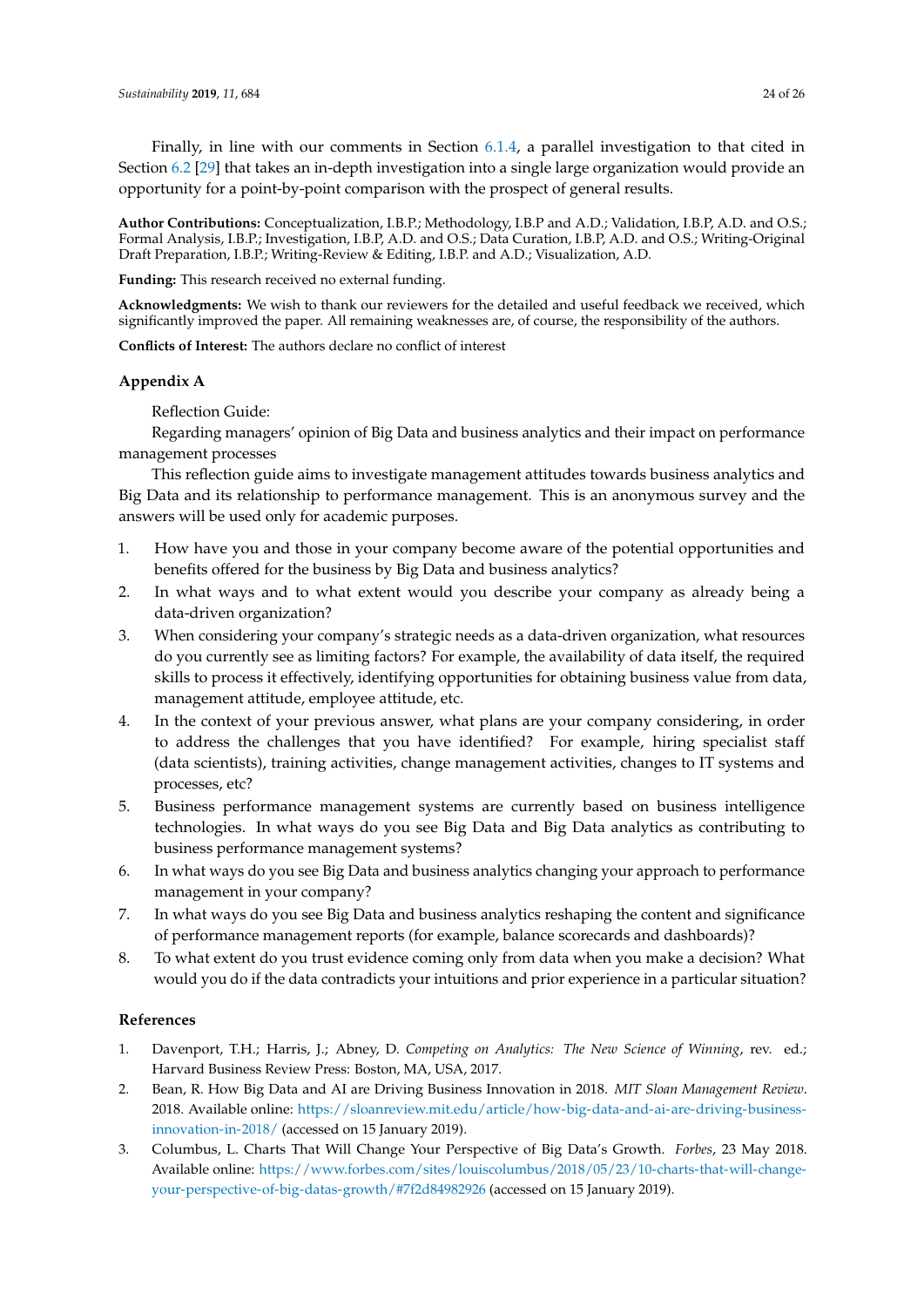- <span id="page-24-0"></span>4. Ahmed, I. The Future of Big Data: 10 Predictions you should be aware of. *SmartDataCollective*. 15 September 2017. Available online: <https://www.smartdatacollective.com/future-big-data-predictions/> (accessed on 15 January 2019).
- <span id="page-24-1"></span>5. Tambe, P. Big Data Investment, Skills, and Firm Value. *Manag. Sci.* **2014**, *60*, 1452–1469. [\[CrossRef\]](http://dx.doi.org/10.1287/mnsc.2014.1899)
- <span id="page-24-2"></span>6. Maguire, J. Using Data Analytics for Competitive Advantage: Expert Advice. *Datamation*, 16 July 2018. Available online: <https://www.datamation.com/big-data/using-data-analytics-expert-advice.htm> (accessed on 15 January 2018).
- <span id="page-24-3"></span>7. Dutescu, A.; Popa, A.F.; Ponoraca, A.G. Sustainability of the tourism industry, based on financial key performance indicators. *Amfiteatru Econ.* **2014**, *16*, 1048–1062.
- 8. Pugna, I.; Boldeanu, D. *Management and Business Intelligence Initiatives in a Collaborative Intelligence Framework*; AMIS: Bucharest, Romania, 2013; pp. 444–459.
- <span id="page-24-4"></span>9. Pugna, I.; Dutescu, A.; Stanila, O.G. Performance Management in the Data-Driven Organisation. *Proc.Int. Conf. Bus. Excell.* **2018**, *12*, 816–828. [\[CrossRef\]](http://dx.doi.org/10.2478/picbe-2018-0073)
- <span id="page-24-5"></span>10. Zerbino, P.; Aloini, D.; Dulmin, R.; Mininno, V. Big Data-enabled customer relationship management: A holistic approach. *Inf. Process. Manag.* **2018**, *54*, 818–846. [\[CrossRef\]](http://dx.doi.org/10.1016/j.ipm.2017.10.005)
- <span id="page-24-6"></span>11. McKinsey Analytics. *Analytics Comes of Age*; McKinsey & Company: New York, NY, USA, 2018. Available online: [https://www.mckinsey.com/~{}/media/McKinsey/Business%20Functions/McKinsey%](https://www.mckinsey.com/~{}/media/McKinsey/Business%20Functions/McKinsey%20Analytics/Our%20Insights/Analytics%20comes%20of%20age/Analytics-comes-of-age.ashx) [20Analytics/Our%20Insights/Analytics%20comes%20of%20age/Analytics-comes-of-age.ashx](https://www.mckinsey.com/~{}/media/McKinsey/Business%20Functions/McKinsey%20Analytics/Our%20Insights/Analytics%20comes%20of%20age/Analytics-comes-of-age.ashx) (accessed on 15 January 2018).
- <span id="page-24-7"></span>12. William, S. *Business Intelligence Strategy and Big Data Analytics, A General Management Perspective*; Elsevier Inc.: New York, NY, USA, 2016; Chapter 6; pp. 99–149.
- <span id="page-24-8"></span>13. Raghupathi, W.; Raghupaty, V. Big Data Analytics—Architectures Implementation, Methodology, and Tools. In *Big Data, Mining and Analytics—Components of Strategic Decision Making*; CRC Press, Taylor & Francis Group: Boca Raton, FL, USA, 2014; pp. 49–70.
- <span id="page-24-9"></span>14. Schonberger, V.; Cukier, K. *Big Data—A Revolution That Will Transform How We Live, Work and Think*; John Murray Publishers: London, UK, 2013; p. 78.
- <span id="page-24-10"></span>15. Kudyba, S. Information Creation Through Analytics Big Data. In *Big Data, Mining and Analytics—Components of Strategic Decision Making*; CRC Press, Taylor & Francis Group: Boca Raton, FL, USA, 2014; pp. 17–49.
- <span id="page-24-11"></span>16. Stein, F.; Greenland, A. Producing Insight from Information through Analytics. In *Business Analytics—An Introduction*; CRC Press, Taylor & Francis Group: Boca Raton, FL, USA, 2014; pp. 29–55.
- <span id="page-24-12"></span>17. Brynjolfsson, E.; Hitt, L.; Kim, H. Strength in Numbers: How Does Data Driven Decision Making Affect Firm Performance. 2011. Available online: [http://papers.ssm.com/sol3/papers.cfm?abstract\\_id-1819486](http://papers.ssm.com/sol3/papers.cfm?abstract_id-1819486) (accessed on 10 December 2018).
- <span id="page-24-13"></span>18. Chen, H.; Chiang, R.H.L.; Storey, V.C. Business Intelligence and Analytics: From Big Data to Big Impact. *MIS Q.* **2012**, *36*, 1165–1188. [\[CrossRef\]](http://dx.doi.org/10.2307/41703503)
- <span id="page-24-14"></span>19. Mello, R.; Leite, L.R.; Martins, R.A. Is Big Data the Next Big Thing in Performance Measurement Systems? In Proceedings of the 2014 Industrial and Systems Engineering Research Conference, Montreal, QC, Canada, 31 May–3 June 2014.
- <span id="page-24-15"></span>20. McAfee, A.; Brynjolfsson, E. Big data: The management revolution. *Harv. Bus. Rev.* **2012**, *90*, 60–66. [\[PubMed\]](http://www.ncbi.nlm.nih.gov/pubmed/23074865)
- <span id="page-24-16"></span>21. KPMG Survey: Just One-Third of CEOs Trust Their D&A. 2016. Available online: [https://www.statista.com/](https://www.statista.com/statistics/248883/executive-survey-on-areas-where-companies-should-be-using-big-data/) [statistics/248883/executive-survey-on-areas-where-companies-should-be-using-big-data/](https://www.statista.com/statistics/248883/executive-survey-on-areas-where-companies-should-be-using-big-data/) (accessed on 15 January 2019).
- <span id="page-24-17"></span>22. Maar, B. 3 Ways 'Big Data Analytics' Will Change Enterprise Performance Management Available. *KPI Library*, 2012. Available online: [http://kpilibrary.com/topics/3-ways-big-data-analytics-will-change-enterprise](http://kpilibrary.com/topics/3-ways-big-data-analytics-will-change-enterprise-performance-management)[performance-management](http://kpilibrary.com/topics/3-ways-big-data-analytics-will-change-enterprise-performance-management) (accessed on 10 December 2018).
- <span id="page-24-18"></span>23. CallCopy. Performance Management KPI Dashboards Using Big Data to Align Enterprise Objectives. 2013. Available online: <http://www.frostftp.com/JE/Events/CC/Callcopy/3w.pdf> (accessed on 10 December 2018).
- <span id="page-24-19"></span>24. Ryan, N. *Big Data and Performance Management*. ACCA Advance Performance Management, Technical Articles. 2018. Available online: [https://www.accaglobal.com/uk/en/student/exam-support-resources/professional](https://www.accaglobal.com/uk/en/student/exam-support-resources/professional-exams-study-resources/p5/technical-articles/big-data-pm.html)[exams-study-resources/p5/technical-articles/big-data-pm.html](https://www.accaglobal.com/uk/en/student/exam-support-resources/professional-exams-study-resources/p5/technical-articles/big-data-pm.html) (accessed on 10 December 2018).
- <span id="page-24-20"></span>25. Fonseca, L.M.; Domingues, J.P. How to succeed in the digital age? Monitor the organizational context, identify risks and opportunities, and manage change effectively. *Manag.-Mark. Chall. Knowl. Soc.* **2017**, *12*, 443–455. [\[CrossRef\]](http://dx.doi.org/10.1515/mmcks-2017-0027)